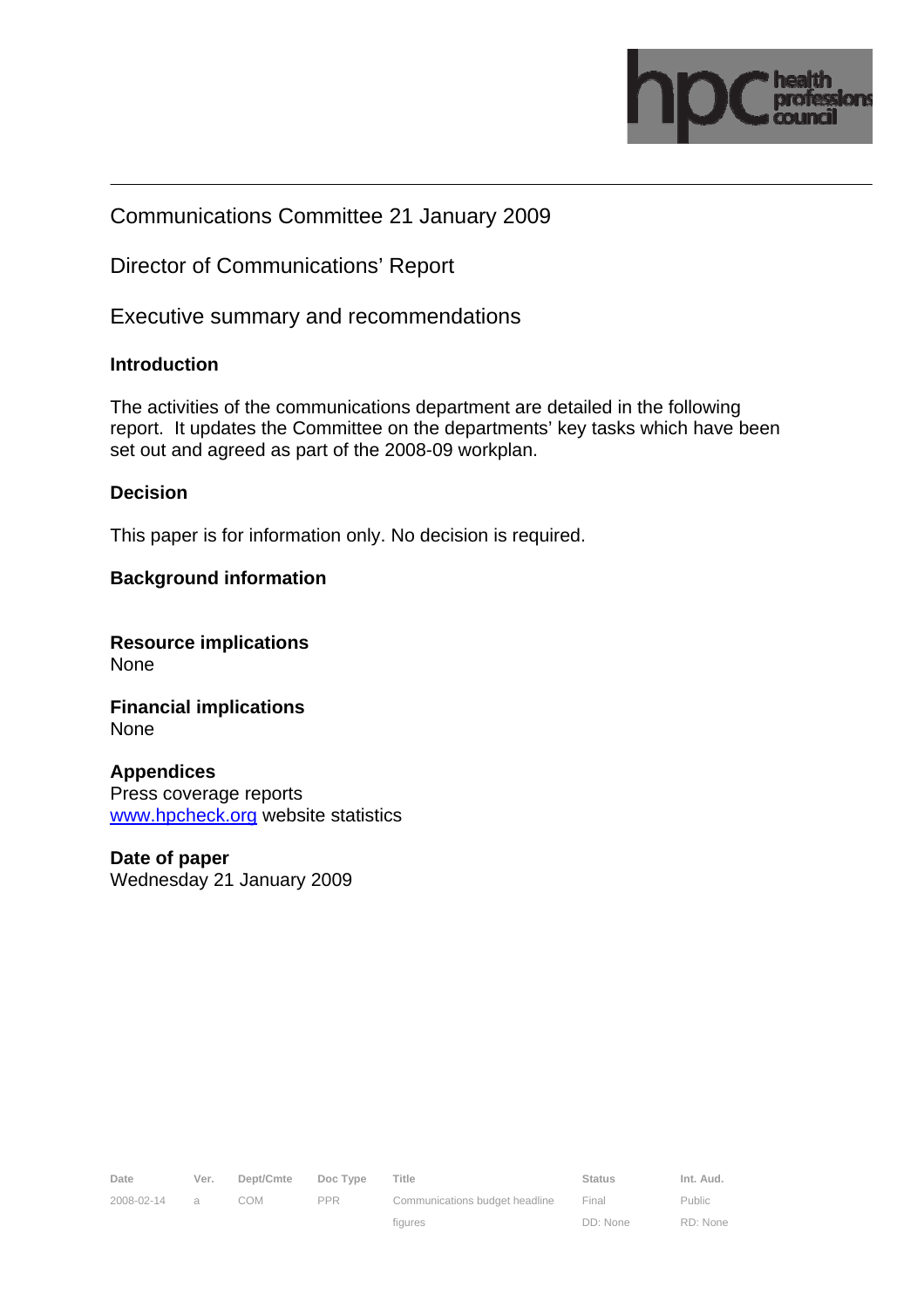## **1. Media and campaigns**

Media update:

Since the last Communications Committee in October 2008, the Communications Manager has issued press releases on the following:

- HPC hosting tree planting ceremony with Kate Hoey MP
- HPC publishes Fees consultation key decisions
- HPC makes regulation recommendation to Secretary of state for Health
- Dietitian, nutritionist, food advisor, do you know the difference? – Joint awareness campaign with the British Dietetic Association (BDA)
- Former President Professor Norma Brook passes away

She has also issued news items and written articles for the website and a range of professional journals on renewals, the role out of the online authentication for registrants and general HPC update articles.

The Communications Manager has also issued weekly media alerts highlighting forthcoming Fitness to Practise Hearings and has issued 19 press releases on professionals who have been struck off or suspended between October and December 2008.

Coverage continues to be monitored on a daily basis and the attached reports detail the coverage that has been received each month from October 2008 up to the end of December 2008.

Press coverage for the HPC has increased significantly over the last year with more journalists and newswire agencies attending fitness to practise hearings. Professional body coverage has also increased with numerous articles on renewals and the roll out of the online authentication for registrants. All press releases can be viewed on the HPC website in the media and events section.

Be healthwise campaign:

The 'Be healthwise' campaign to increase awareness of the HPC among older people was launched in November 2008 at the National Care Forum (a network of residential and care providers). We also attended the English Community Care Association (network of independent care homes) annual conference and will have a presence at the National Care Show in March 2009 as well as others conferences aimed at older people care providers across the UK in the coming months.

This month we will be writing to 22,000 care homes across the UK with an introduction letter, poster, and leaflet pack which will contain a coaster for care home managers with our details. We will then be focussing on our regional media campaign based on local case studies which have been developed with registrants and the older people they care for. This will commence in Wales.

A more detailed report updating the Committee on this campaign is included in the agenda for this meeting.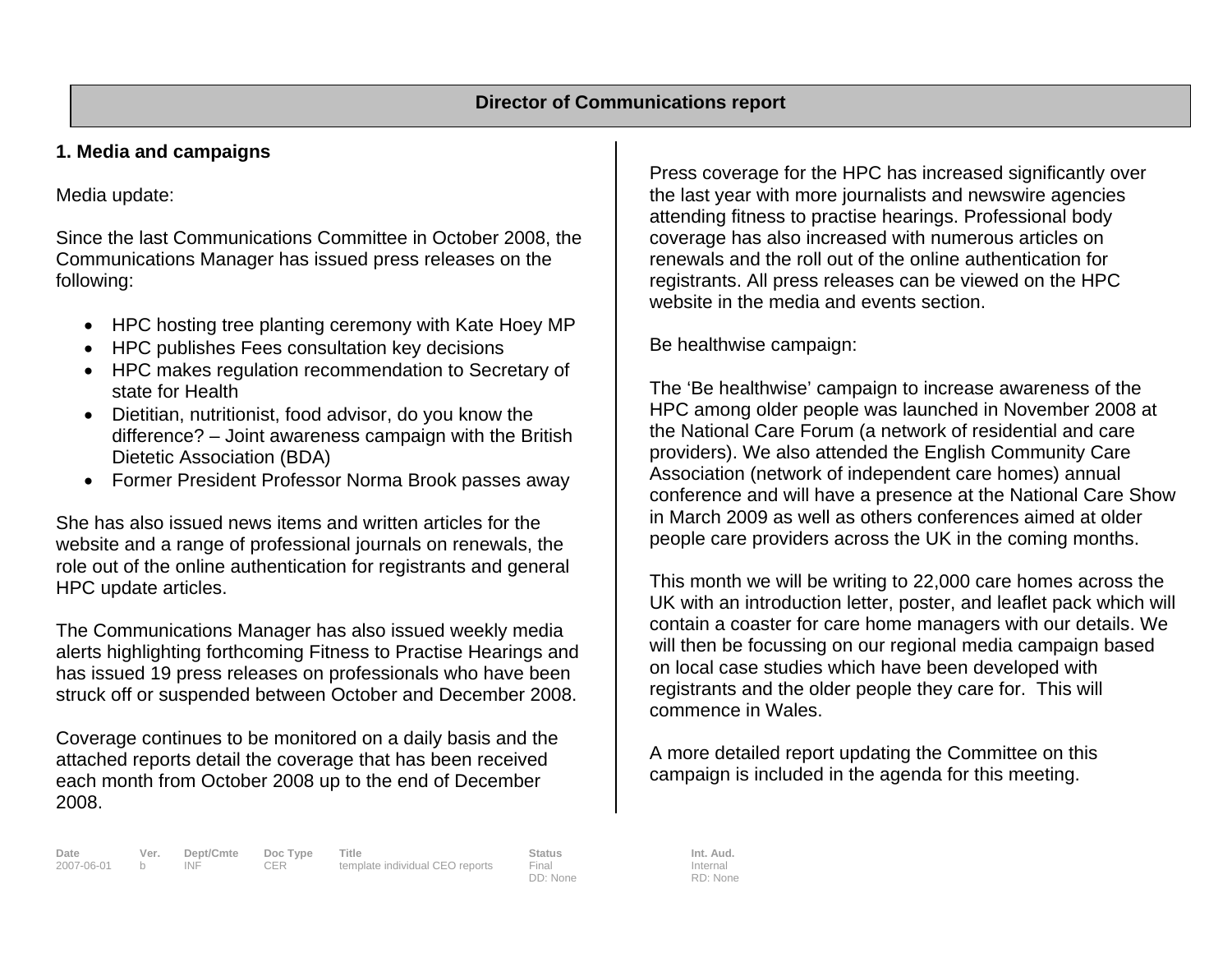Professional body joint media awareness campaign:

At the start of December we embarked on the HPC's first joint media campaign with a professional body, the British Dietetic Association (BDA). The aim was to raise awareness of the protected title of "dietitian" and the importance of using a registered health professional.

The campaign came about because of concerns about the misuse of the title dietitian by journalists and the media. There is a general misunderstanding with third parties not aware of the difference between a nutritionist and a dietitian.

In September the HPC and BDA launched a joint case study appeal to highlight the work of dietitians across the UK. The case study appeal generated a significant number of responses from dietitians from across the UK with various experiences to share with the media.

The case study appeal also unearthed some alarming and dangerous evidence of patients suffering adverse reactions to treatments recommended to them by non-dietitians. These included:

- nursery pupils put on an all-vegetarian menu that put them at risk of iron deficiency
- • a nine year old with Down's Syndrome who was prescribed thyroid supplements which is only recommended for those over 12 years old
- a woman in her 50's with Chronic Fatigue Syndrome being advised to take £60 a month's worth of

supplements, when a healthy balanced diet was all that was required to improve her health

The case study appeal also highlighted many cases of dietitians treating patients who had previously been given bad advice, for example, preventing a woman from having gastric banding surgery and a teenager with Aspergers' Syndrome who was able to calm down his impulsive and aggressive behaviour following a dietitian's intervention.

As a result of the campaign, we received coverage in regional and national press as well as regional radio. We also still have interest from BBC's 'The One Show', women's weeklies 'Bella' and 'Best' magazines as well as The Sun newspaper who are hoping to do an exclusive story with one of the case studies. The coverage included:

- The Press Association Unregulated health advice warning
- The Press (York) Spurious diets under scrutiny
- Big Print Dietician health warning issued
- Liverpool Daily Post Diet advice could be harmful
- Eastern Daily Press (Norwich) Advice on diet can be harmful
- Medical News Today Dietitian, Nutritionist, Food Advisor, do you know the difference? (featured entire press release)
- MediLexicon Dietitian, Nutritionist, Food Advisor, do you know the difference? (featured entire press release)
- Channel 4 News unregulated health advice warning.
- Word On Health weekly radio health education feature.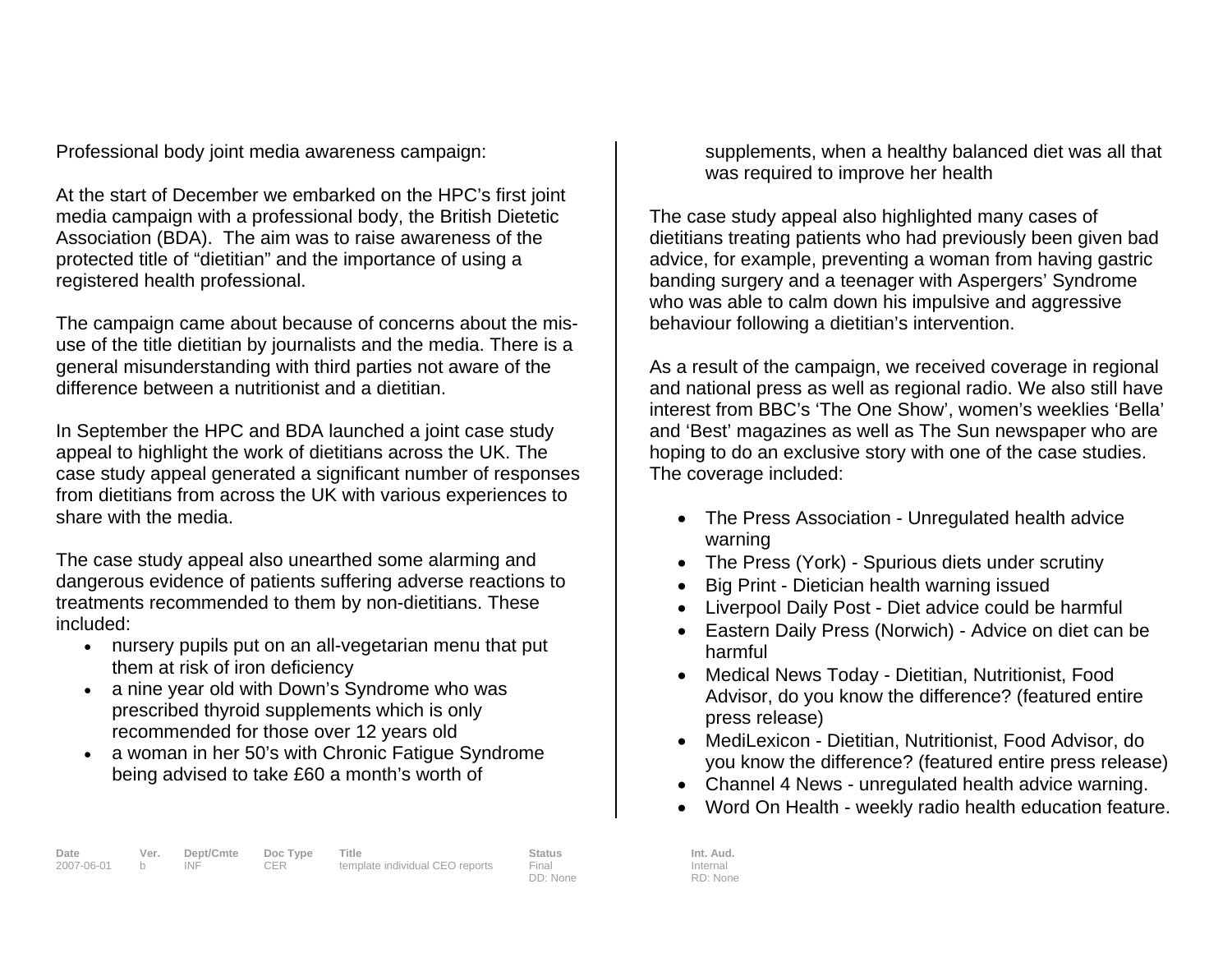#### Advertising:

We continue to feature a series of information adverts in the Yellow Pages (physiotherapy and chiropody sections) and on Yell.com (physiotherapy, chiropody and dietitian sections) as well as adwords on Google.

## Public information materials:

The public information materials designed in late 2007 continue to be popular with registrants. The posters, leaflets and window stickers aim to let the public know about who we are and what we do and the benefits of using a registered health professional.

This month will see the second distribution (in this financial year) of public information leaflets and posters to the 6,000 largest GP surgeries across the UK. We plan to do further rounds of leaflet distributions to GP surgeries in the next financial year We are also mailing our public information leaflets and posters to Patient Advisory and Liaison Managers and Community Health Council's (CHC's) across the UK and home countries asking them to display the materials to raise awareness amongst patients. We have also sent leaflets and dispensers to 1,500 Numark pharmacies and 1000 independent pharmacies across the UK.

This month we are also writing to GP practice managers and enclosing our referrers guide asking them to raise awareness amongst their GPs and let them know that they should be

aware of the regulated professions when they refer their patients to one.

Flyers continue to be sent out with all certificates encouraging registrants to request promotional materials and sign up to the e-newsletter.

## **2. Public affairs and stakeholder communications**

Since the last report, the Public Affairs Manager has attended a number of meetings with stakeholders across the UK, including:

- The Scottish Government two day event on regulation and the healthcare support workers pilot (held in Edinburgh). The Public Affairs Manager attended as a delegate and hosted the exhibition stand along side other health regulators. The Chief Executive was a speaker, sharing with delegates the HPC's experiences about regulating new professions.
- The NHS Education for Scotland 'Nursing, Midwifery and Allied Health Professions Leaders conference' in Glasgow with the Cabinet Secretary for Health and Wellbeing as keynote speaker. The sessions included discussions on the healthcare support workers pilot with many Scottish Government and professional body representatives contributing to the programme.
- The Democratic Unionist Party annual conference in Armagh. As the largest party in Northern Ireland, the Public Affairs and Education Managers exhibited for the first time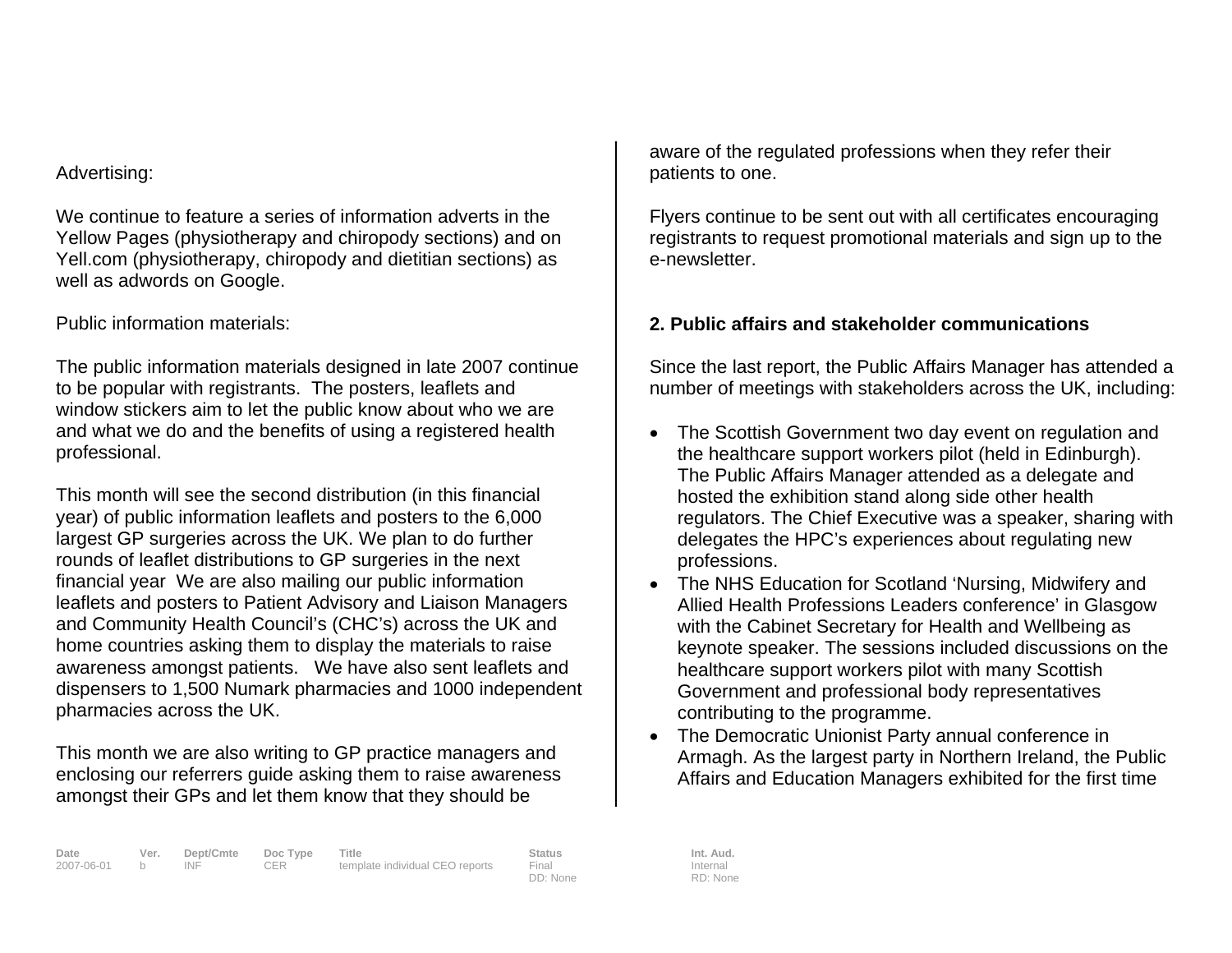with other health regulators such as the General Medical Council, professional bodies and health charities.

- Meetings in Cardiff, along with the Head of Policy and Standards, with the Welsh Assembly Government, the Care Council for Wales and the Director of the Board of Community Health Councils in Wales.
- Led a speaking session on the HPC in the 'Market Place', with the Head of Policy and Standards, as part of the Chief Health Professions Officer's (DH England) annual conference. AHP Managers, employers and Chief Executives within the NHS attended, with approximately 90 delegates signing up for the session on the HPC.

Part of our ongoing work and communication with professional bodies includes annual meetings at the HPC with the President, Chief Executive, Director of Operations and Public Affairs Manager. These included:

- The Institute of Biomedical Science (IBMS)
- The Chartered Society of Physiotherapy (CSP)
- The Society of Chiropody and Podiatry
- The College of Operating Department Practitioners (CODP)
- The Association for Perioperative Practice (AfPP)
- The British Association of Art Therapists (BAAT)
- Society of Radiographers (SoR) February 2009

The second series of Employer Events are well underway for Human Resources and Service Managers with the feedback so far being overwhelmingly positive. Over 150 delegates attended the first two events held in London (27 November) and Cardiff (3 December). The format of the event has been improved with

more interactive workshops held on continuing professional development and fitness to practise, along with a presentation about the HPC and future developments. The next three Employer Events will be held in Leeds (24 February), Belfast (26 February) and Edinburgh (3 March).

Other exciting news is that the HPC has been accepted to exhibit in the Upper Westminster Waiting Halls for the week of 23 March 2009. We will be raising the profile of the HPC and talking to key decision makers in Parliament about the work that we're doing around the future of regulation. The timing is crucial with the section 60 legislation relating to the onboarding of psychologists and the changes to our council going through parliament around this time. We will also be hosting a reception in parliament for our key stakeholders to link in with the exhibition.

## **3. Events**

Since the last report, the HPC has attended and exhibited at the following events:

- The Royal College of General Practitioners Annual National Primary Care Conference;
- A practical guide to handling, resolving and learning from complaints;
- The Chartered Society of Physiotherapists Congress 2008;
- Chief Health Profession Officer's conference;
- The Society of Chiropodists and Podiatrists Annual Conference;
- The King's Fund Annual Conference; and

Internal RD: None

DD: None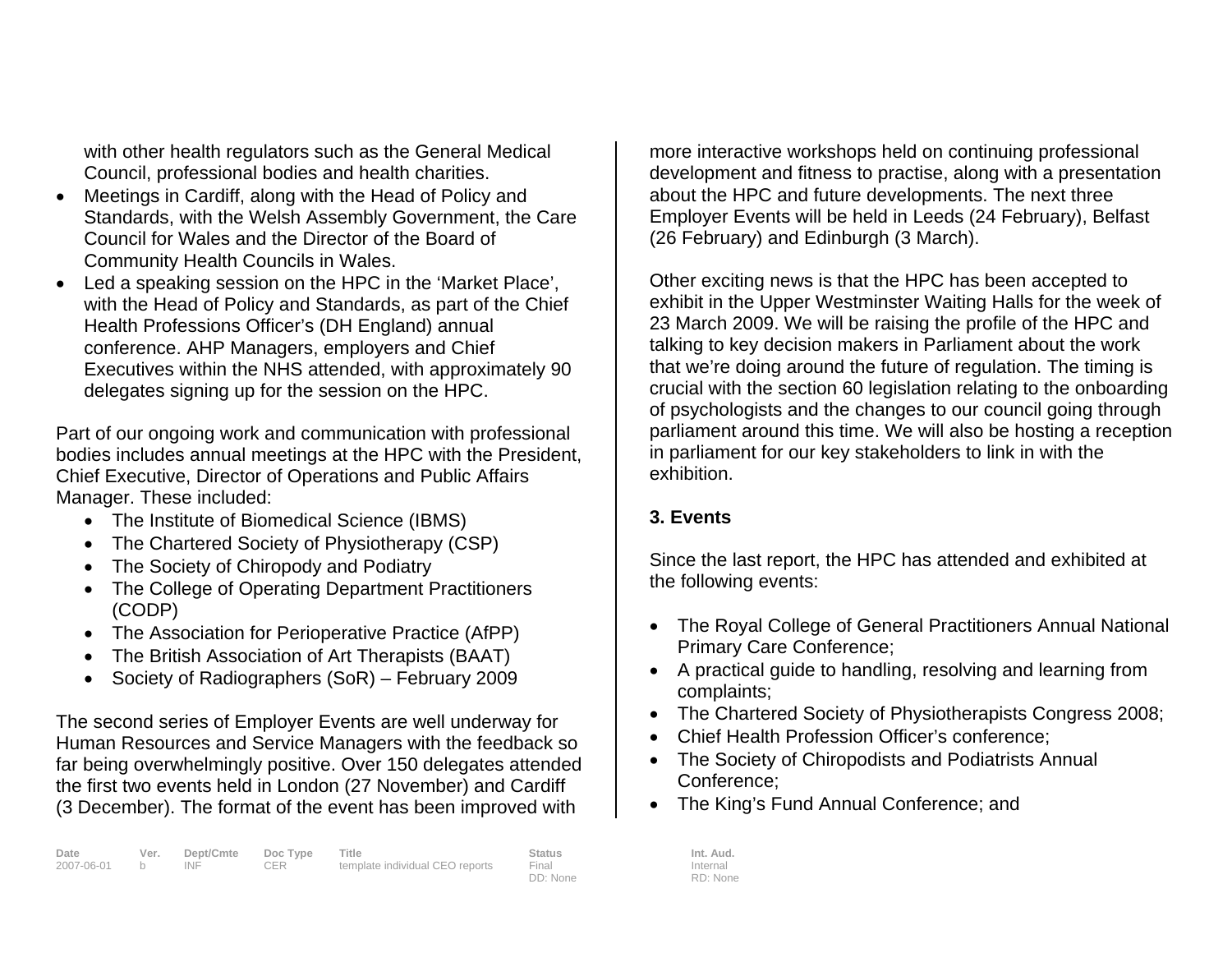• NHS Employers Annual Conference and Exhibition

The HPC was represented at these events by employees from Fitness to Practise, Policy and Standards, Registrations and the Communications team.

Forthcoming exhibitions include:

- Health and Wellbeing at Work
- British Association of Prosthetists and Orthotists Annual **Conference**

The HPC hosted a seminar organised by the UK Joint Regulators' PPI Group. The focus of the seminar was on regulation issues and older people. As well as participants in London, a video link was set up so that participants from Cardiff could be involved in the seminar. Further information on this event is included in the Communication Manager's update on the older people campaign.

In addition to these events, the HPC organised a tree planting ceremony on 25 November and invited local neighbours to join Kate Hoey, MP for Vauxhall, and the HPC President plant the three saplings purchased by the HPC as part of its corporate social responsibility commitment.

Kate Hoey visited the HPC again on 11 December to mark the official opening of the New Council Chamber, where she unveiled a commemorative plaque.

The Listening Events on 11 November in Stoke-on-Trent and on 13 November in Lincoln went well with the workshop discussions focusing on continuing professional development and communications. The next set will take place in Enniskillen and Craigavon in Northern Ireland on 13 and 15 January 2009.

We are planning a further four Listening Events for this financial year, these will take place on the 10, 12, 15 and 17 March 2009 in the Greater London area.

## **4. Publications**

Since the last report, the Publications Manager has been working on the following publications.

- HPC In Focus 19, distributed Friday 3 October 2008
- HPC In Focus 20, distributed Friday 5 December 2008.
- Revised Standards of proficiency for operating department practitioners, published Friday 31 October.
- A new all-employee newsletter called 'HPC Update' was launched at the all-employee meeting on Tuesday 4 November 2008.
- Annual monitoring supplementary information for education providers, published Friday 21 November 2008
- Approvals process supplementary information for education providers, publication December 2008.
- Fitness to practise annual report, December 2008.

The public information materials are being revised following input from Connect (23/9/08) and Plain English, publication due early 2009.

DD: None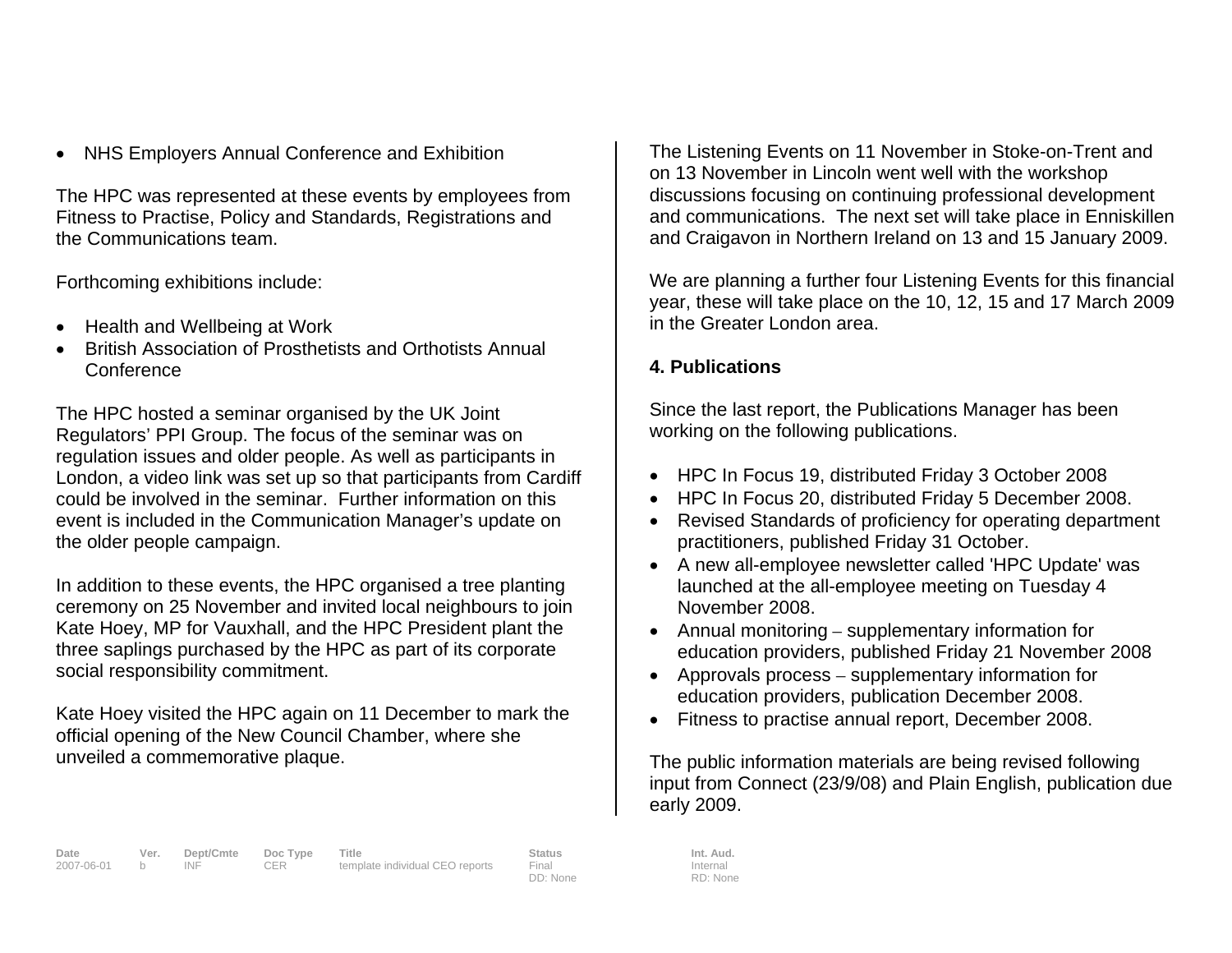## **5. Web**

The new www.hpcheck.org website has been finalised in terms of design and technical specifications and is due to be launched soon.

A new 'online information pack request' facility has also been designed and is currently under construction, this will allow users to order public information material via the website.

The web manager continues to work closely with all departments across the organisation to ensure their online needs are met. Such collaborative work includes the reviewing and updating of guidance for registrant and applicants, the creation of a new section for 'aspirant groups', the restructuring of accessibility information, and the on-going development of education provider and approved programme information.

A large review of HPC's intranet site is also under way in preparation for the imminent launch of the new site. This involves a review of the current content and a large restructuring of the information and it's structure.

### **6. HR update**

Daniel Knight joined the team as administrator on Monday 5 January and Lauren Swann has joined the team as Communications Officer for a three month period.

Sadly, Victoria Smyth, the Communications Manager, has decided not to return from maternity leave and has, therefore, resigned from the HPC.

## **7. Communications support for organisational activities**

The communications team has continued to support major organisational activities, including the fees increase, registration and renewals, online renewals project and new professions.

A full report on communicating organisational projects and activities is included in the papers for this Committee.

DD: None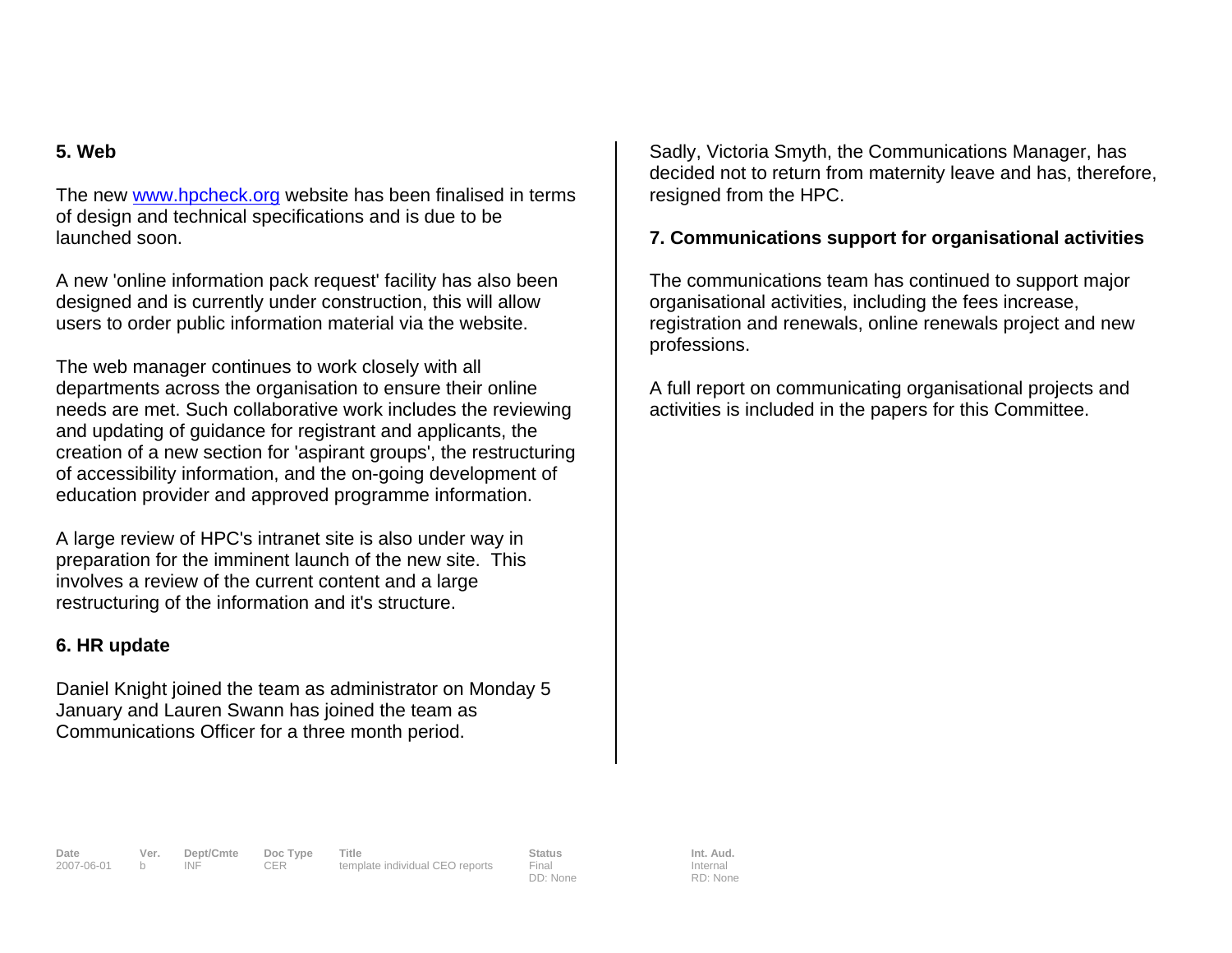#### **www.hpcheck.org website statistics**

| Date    | Visits | Page views |
|---------|--------|------------|
| Jan-08  | 14,669 | 86,836     |
| Feb-08  | 16,042 | 99,002     |
| Mar-08  | 18,498 | 103,843    |
| Apr-08  | 24,024 | 132,989    |
| May-08  | 16.278 | 100,554    |
| Jun-08  | 19,647 | 115,395    |
| .Jul-08 | 26,640 | 150,980    |
| Aug-08  | 24,880 | 126,232    |
| Sep-08  | 24,306 | 121,438    |
| Oct-08  | 26,352 | 128,542    |
| Nov-08  | 26,343 | 112,563    |
| Dec-08  | 19,498 | 85,977     |
|         |        |            |



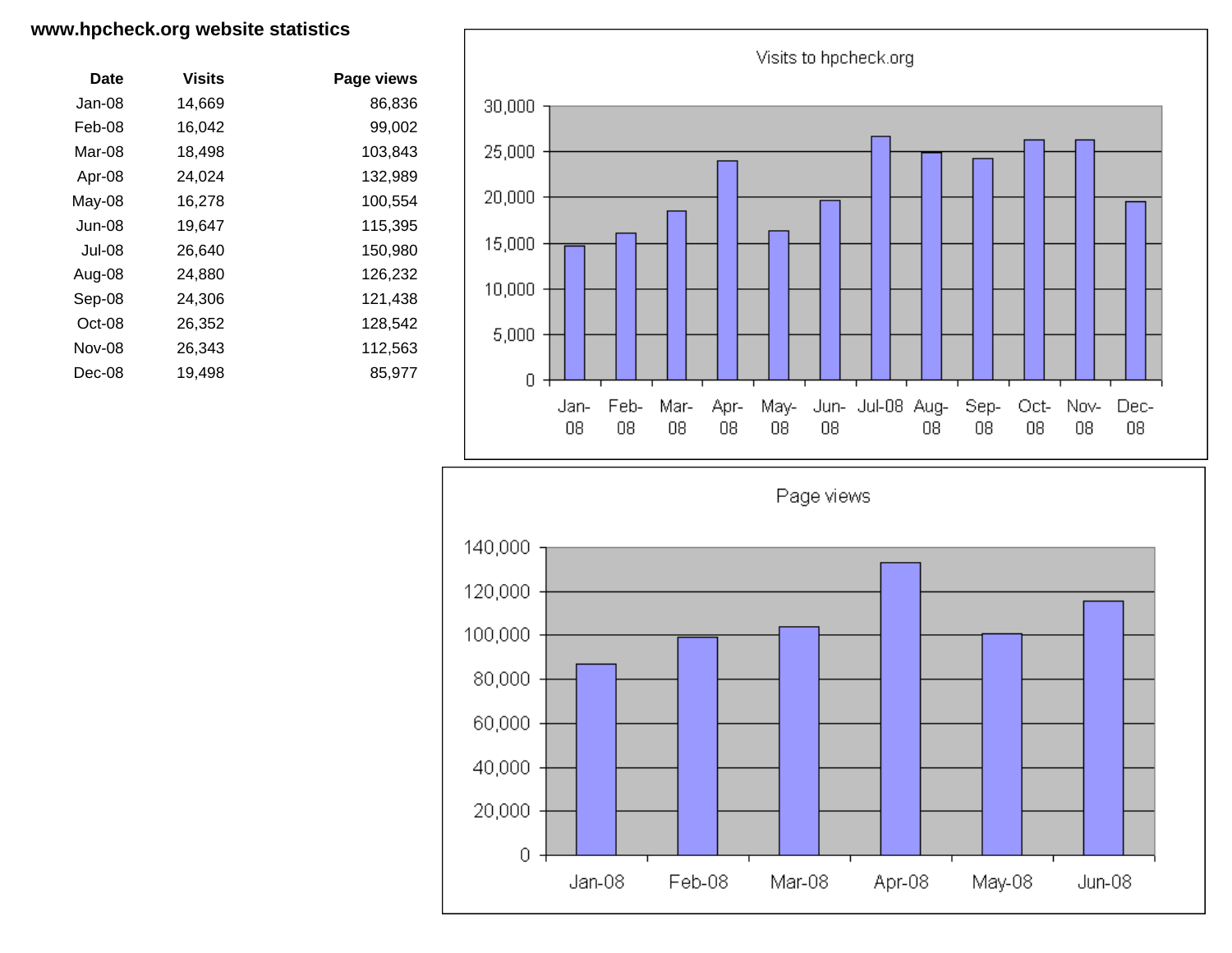## **The following coverage appeared between the 1 and 31 October 2008**

## **Fitness to Practise**

| <b>Date</b>    | <b>Publication/</b><br><b>Website</b>       | <b>Title of article</b>                                                   | <b>Summary</b>                                                                                                                                                                                                         |
|----------------|---------------------------------------------|---------------------------------------------------------------------------|------------------------------------------------------------------------------------------------------------------------------------------------------------------------------------------------------------------------|
| 02-10-08       | Daily Mail                                  | Medic 'clocked off early as<br>man lay dying'                             | <b>Claire Lomas - PA</b>                                                                                                                                                                                               |
|                |                                             |                                                                           | A paramedic delayed taking a dying patient<br>to hospital so she could attend a Freddie<br>Mercury concert, a disciplinary hearing<br>heard yesterday                                                                  |
| $01 - 10 - 08$ | <b>BBC News</b>                             | Medic 'broke rules' for<br>concert                                        | <b>Claire Lomas - PA</b>                                                                                                                                                                                               |
|                |                                             |                                                                           | A Cambrian paramedic has been accused of<br>breaking crew rules so she could get to<br>Freddie Mercury tribute concert                                                                                                 |
| 02-10-08       | The Daily Telegraph                         | Patient died after medic<br>'diverted ambulance to                        | <b>Claire Lomas - PA</b>                                                                                                                                                                                               |
|                |                                             | see Mercury tribute'                                                      | A paramedic who was treating an injured<br>cyclist who later died diverted her<br>ambulance so she could go to a Freddie<br>Mercury tribute concert, a disciplinary<br>hearing was told yesterday                      |
| 02-10-08       | <b>Mail Online</b>                          | Paramedic diverted<br>ambulance carrying dying                            | <b>Claire Lomas - PA</b>                                                                                                                                                                                               |
|                |                                             | patient 'so she could go to<br><b>Freddie Mercury tribute</b><br>concert' | A paramedic delayed taking a dying patient<br>to hospital so she could attend a Freddie<br>Mercury concert, a disciplinary hearing<br>heard yesterday                                                                  |
| 02-10-08       | Yorkshire Post (Hull & East Riding Edition) | Paramedic accused over<br>crew switch for concert                         | <b>Claire Lomas - PA</b>                                                                                                                                                                                               |
|                |                                             |                                                                           | A paramedic was yesterday accused of<br>breaking a string of ambulance crew rules<br>when she attended to an injured cyclist, who<br>died the next day, so she could get to a<br>Freddie mercury tribute band concert. |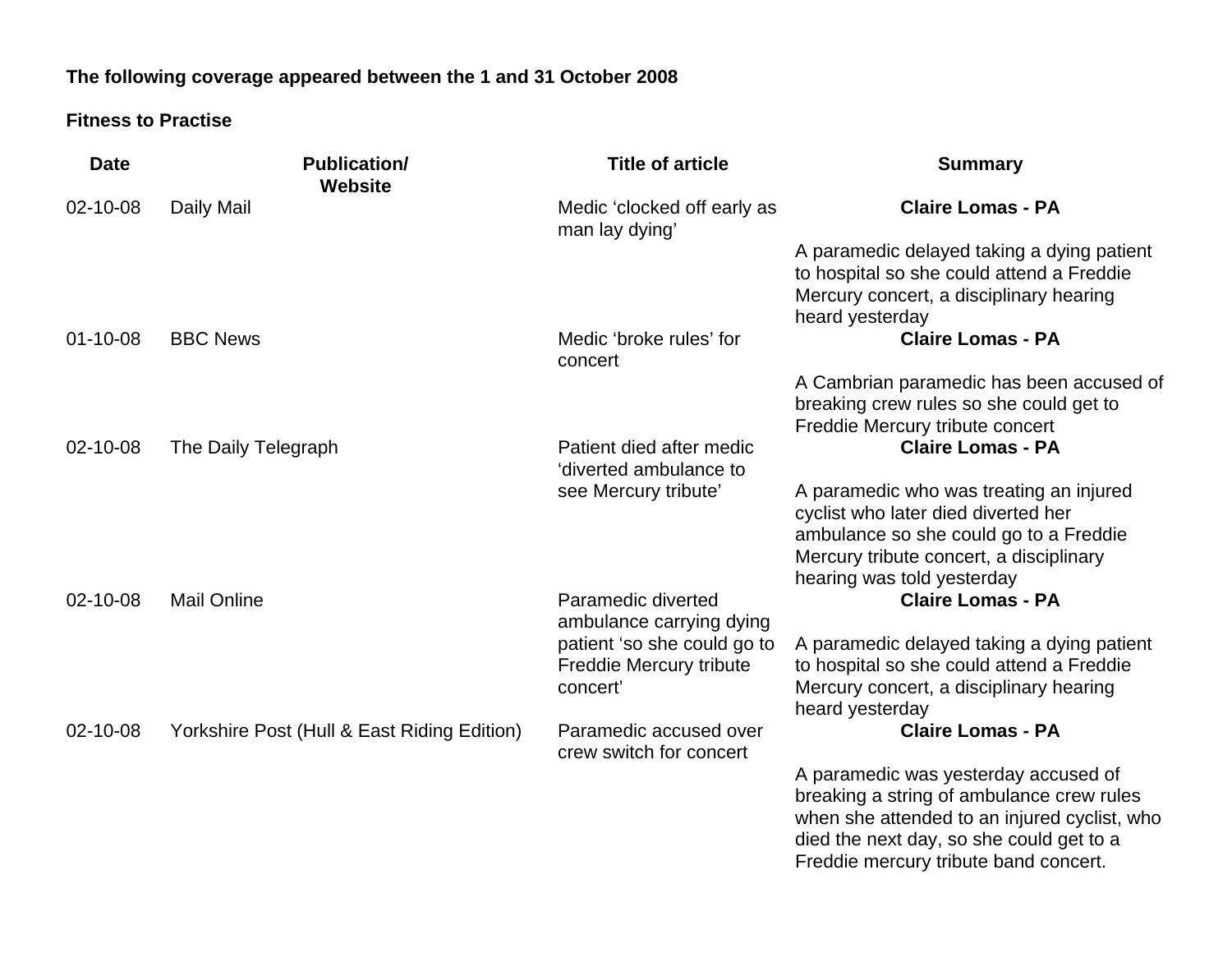| 02-10-08 | The Press & Journal (Aberdeen)       | Paramedic broke rules,<br>watchdog told         | <b>Claire Lomas - PA</b>                                                                                                                                                                                  |
|----------|--------------------------------------|-------------------------------------------------|-----------------------------------------------------------------------------------------------------------------------------------------------------------------------------------------------------------|
|          |                                      |                                                 | A paramedic was yesterday accused of<br>breaking a string of ambulance crew rules                                                                                                                         |
|          |                                      |                                                 | when she attended to an injured cyclist, who<br>died the next day, so she could get to a                                                                                                                  |
| 02-10-08 | <b>BBC News</b>                      | Misconduct hearing clears<br>medic              | Freddie mercury tribute band concert.<br><b>Claire Lomas - PA</b>                                                                                                                                         |
|          |                                      |                                                 | A Cumbrian paramedic has been accused of<br>breaking crew rules so she could get to<br>Freddie Mercury tribute concert                                                                                    |
| 02-10-08 | News & Star                          | Penrith paramedic<br>'delayed taking dying OAP  | <b>Claire Lomas - PA</b>                                                                                                                                                                                  |
|          |                                      | to hospital so she could<br>go to rock concert' | A Penrith paramedic took a dying man on an<br>unnecessary detour so she could knock off<br>early to get to a Freddie Mercury concert, a<br>disciplinary hearing heard                                     |
| 03-10-08 | The Cumberland News (County Edition) | OAP 'concert detour'<br>medic is cleared of     | <b>Claire Lomas - PA</b>                                                                                                                                                                                  |
|          |                                      | misconduct                                      | A Penrith paramedic accused of making a<br>detour while taking a dying man to hospital<br>so that she could finish early and go to a<br>Freddie Mercury tribute concert has been<br>cleared of misconduct |
| 03-10-08 | News & Star (West Cumbrian)          | 'Detour' medic cleared of<br>misconduct         | <b>Claire Lomas - PA</b>                                                                                                                                                                                  |
|          |                                      |                                                 | A Penrith paramedic accused of making a<br>detour while taking a dying man to hospital<br>so that she could finish early and go to a<br>Freddie Mercury tribute concert has been                          |
| 03-10-08 | North West Evening Mail (Millom)     | Paramedic cleared                               | cleared of misconduct<br><b>Claire Lomas - PA</b>                                                                                                                                                         |
|          |                                      |                                                 | A paramedic accused of breaking a string of<br>ambulance crew rules so she could get to a<br>Freddie Mercury tribute band concert was                                                                     |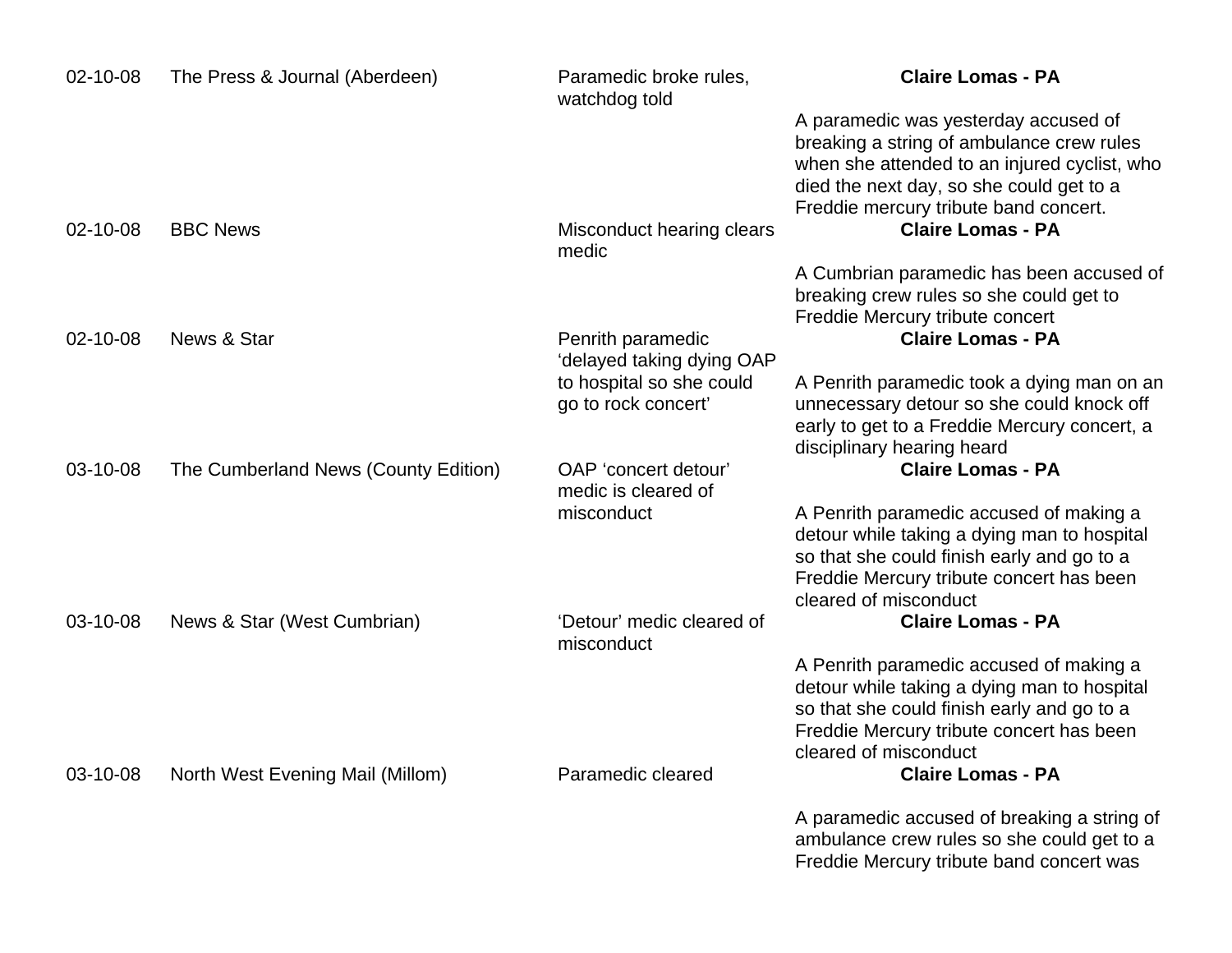| 03-10-08 | The Cumberland News                        | 'Concert detour'<br>paramedic cleared of          | cleared of misconduct yesterday<br><b>Claire Lomas - PA</b>                                                                                                                                                      |
|----------|--------------------------------------------|---------------------------------------------------|------------------------------------------------------------------------------------------------------------------------------------------------------------------------------------------------------------------|
|          |                                            | misconduct                                        | A Penrith paramedic accused of making a<br>detour while taking a dying man to hospital<br>so that she could finish early and go to a<br>Freddie Mercury tribute concert has been<br>cleared of misconduct        |
| 03-10-08 | Daily Mail                                 | Paramedic cleared of 999<br>delay                 | <b>Claire Lomas - PA</b>                                                                                                                                                                                         |
| 03-10-08 | The Daily Telegraph                        | Tribute concert medic is                          | A paramedic who failed to take a critically ill<br>pensioner to hospital so she could go to a<br>Freddie mercury tribute concert was<br>yesterday cleared of misconduct<br><b>Claire Lomas - PA</b>              |
|          |                                            | cleared                                           |                                                                                                                                                                                                                  |
|          |                                            |                                                   | A paramedic accused of breaking a string of<br>ambulance crew rules so she could get to a<br>Freddie Mercury tribute band concert was<br>cleared of misconduct yesterday                                         |
| 04-10-08 | <b>Cumberland &amp; Westmorland Herald</b> | Paramedic cleared of<br>misconduct in Pop concert | <b>Claire Lomas - PA</b>                                                                                                                                                                                         |
|          |                                            | case                                              | A paramedic accused of making a detour<br>while taking a dying accident victim to<br>hospital in order to sign off her shift early to<br>enable her to attend a concert was on<br>Thursday cleared of misconduct |
| 04-10-08 | <b>Lincolnshire Echo</b>                   | Physio faces misconduct<br>hearing                | <b>Charles Danby - PH</b>                                                                                                                                                                                        |
|          |                                            |                                                   | A physiotherapist faces disciplinary hearing<br>over his conduct during a medical<br>examination                                                                                                                 |
| 06-10-08 | Theargus.co.uk                             | Hospital worker is<br>accused of groping          | <b>Kevin Watson - ODP</b>                                                                                                                                                                                        |
|          |                                            |                                                   | A surgeon's assistant could be struck off<br>after being accused of groping colleagues<br>and making sexual advances towards other                                                                               |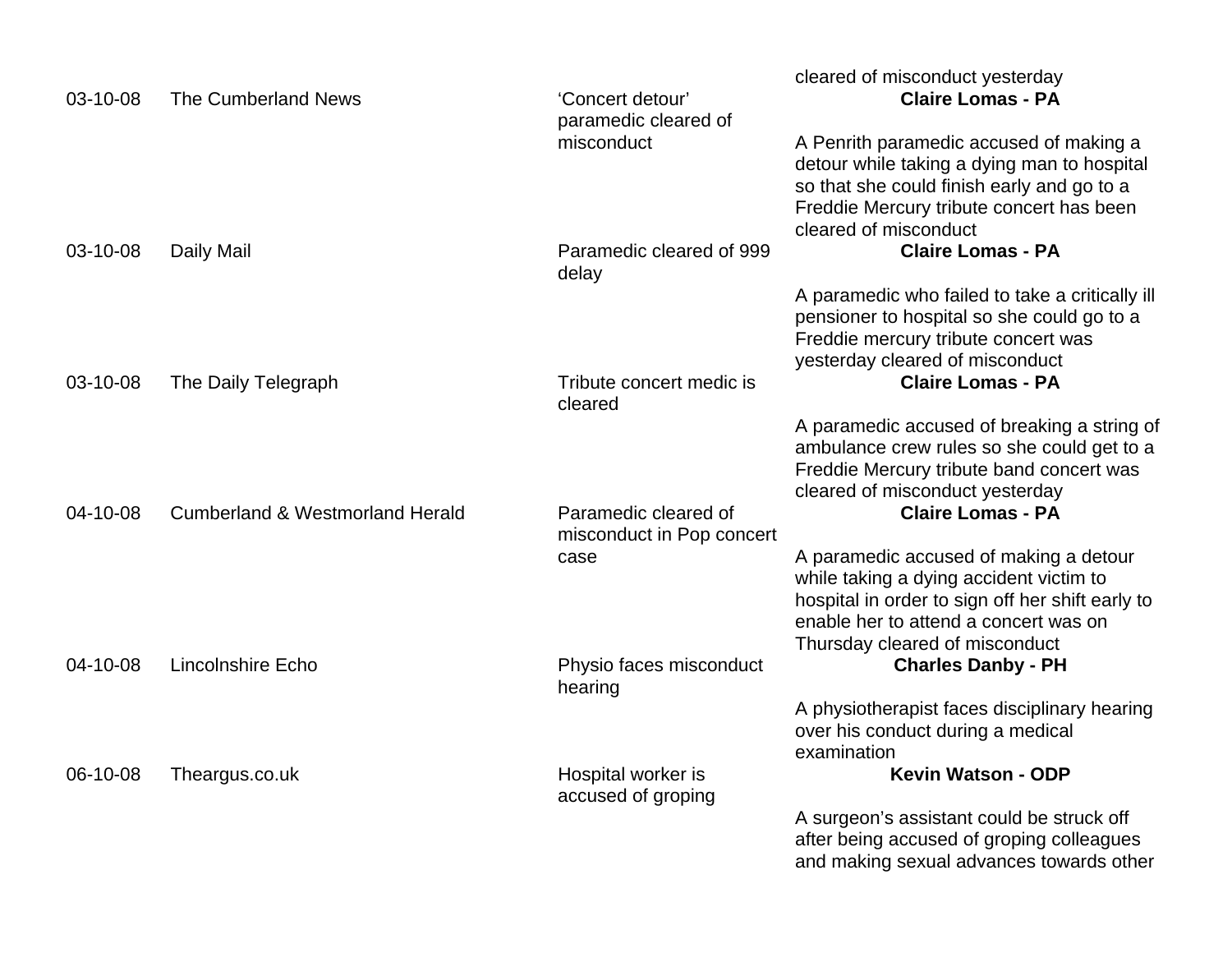|          |                               |                                                 | women                                        |
|----------|-------------------------------|-------------------------------------------------|----------------------------------------------|
| 06-10-08 | The Argus                     | Hospital worker is<br>accused of groping        | <b>Kevin Watson - ODP</b>                    |
|          |                               |                                                 | A surgeon's assistant could be struck off    |
|          |                               |                                                 | after being accused of groping colleagues    |
|          |                               |                                                 | and making sexual advances towards other     |
|          |                               |                                                 | women                                        |
| 06-10-08 | <b>Yorkshire Evening Post</b> | Radiographer in 'X-ray'<br>inquiry              | <b>David Stelmach - RO</b>                   |
|          |                               |                                                 | A radiographer accused of carrying out x-    |
|          |                               |                                                 | rays on the wrong patients is facing         |
|          |                               |                                                 | disciplinary action                          |
| 06-10-08 | <b>Yorkshire Evening Post</b> | Leeds radiographer faces<br>disciplinary action | <b>David Stelmach - RO</b>                   |
|          |                               |                                                 | A radiographer accused of carrying out x-    |
|          |                               |                                                 | rays on the wrong patients is facing         |
|          |                               |                                                 | disciplinary action                          |
| 12-10-08 | Medilexicon                   | <b>Operating Department</b>                     | <b>Lloyd Subner - ODP</b>                    |
|          |                               | practitioner struck off for                     |                                              |
|          |                               | assaulting a colleague                          | Operating department practitioner Lloyd      |
|          |                               |                                                 | Subner has been struck off the HPC register  |
|          |                               |                                                 | for assaulting a colleague while             |
| 14-10-08 | South London Press            | Struck off for assault on                       | <b>Lloyd Subner - ODP</b>                    |
|          |                               | manager                                         |                                              |
|          |                               |                                                 | A hospital anaesthetist has been struck off  |
|          |                               |                                                 | after assaulting a colleague and leaving her |
|          |                               |                                                 | shaking and cowering                         |
| 15-10-08 | Jersey Evening Post           | <b>Struck Off</b>                               | Stephen Powderhill - ODP                     |
|          |                               |                                                 | A paramedic who told a heart attack patient  |
|          |                               |                                                 | that she was having a panic attack has been  |
|          |                               |                                                 | struck off                                   |
| 15-10-08 | South Wales Argus (Newport)   | Paramedic struck off                            | <b>Stephen Powderhill - ODP</b>              |
|          |                               |                                                 | A paramedic who told a heart attack patient  |
|          |                               |                                                 | that she was having a panic attack has been  |
|          |                               |                                                 | struck off                                   |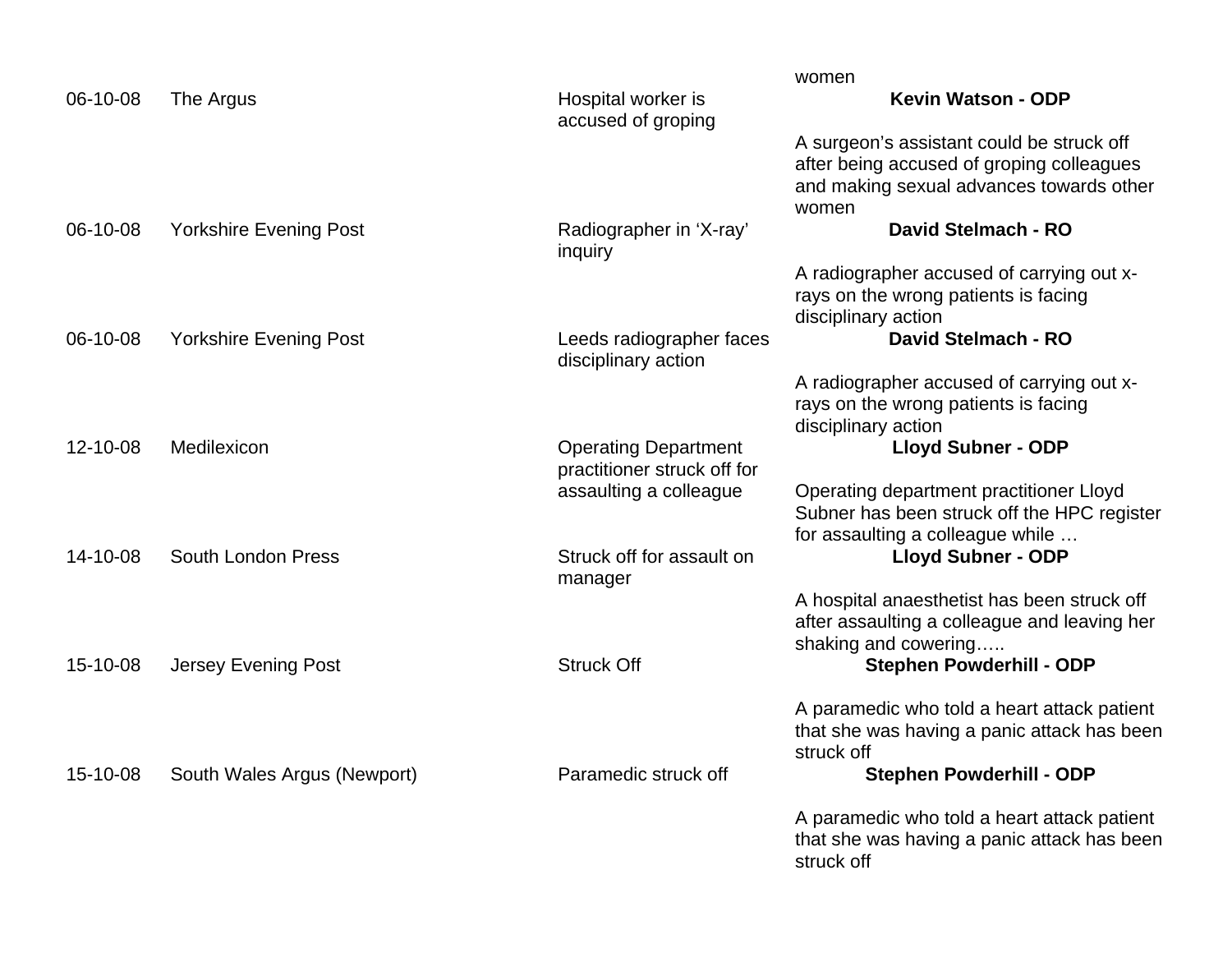| 15-10-08 | The Western Mail (Cardiff) | Ambulanceman struck off<br>over heart attack      | <b>Stephen Powderhill - ODP</b>                                                                                                                                                |
|----------|----------------------------|---------------------------------------------------|--------------------------------------------------------------------------------------------------------------------------------------------------------------------------------|
|          |                            |                                                   | A paramedic who told a heart attack patient<br>that she was having a panic attack has been<br>struck off                                                                       |
| 15-10-08 | Swindon advertiser         | Conditions against 999<br>man lifted              | Royden Harrill - PA                                                                                                                                                            |
|          |                            |                                                   | A paramedic who was found guilty of<br>unprofessional conduct after failing to take a<br>dying woman straight to hospital has had<br>strict work conditions lifted against him |
| 17-10-08 | SouthportVisiter.co.uk     | Southport paramedic<br>jailed for taking indecent | <b>Gerard Lawlor - PA</b>                                                                                                                                                      |
|          |                            | photographs of a child is<br>struck off           | A disgraced Southport paramedic jailed for<br>taking almost 2,000 indecent photos of a<br>child has been struck off                                                            |
| 17-10-08 | <b>Southport Visiter</b>   | Paramedic is struck off                           | <b>Gerard Lawlor - PA</b>                                                                                                                                                      |
|          |                            |                                                   | A disgraced Southport paramedic jailed for<br>taking almost 2,000 indecent photos of a<br>child has been struck off                                                            |
| 17-10-08 | Liverpoolecho.co.uk        | Child porn 999 man struck<br>off                  | <b>Gerard Lawlor - PA</b>                                                                                                                                                      |
|          |                            |                                                   | A Merseyside paramedic jailed for making<br>nearly 2,000 indecent images of a child has<br>been struck off                                                                     |
| 17-10-08 | Liverpool Echo             | Child porn 999 man struck<br>off                  | <b>Gerard Lawlor - PA</b>                                                                                                                                                      |
|          |                            |                                                   | A Merseyside paramedic jailed for making<br>nearly 2,000 indecent images of a child has<br>been struck off                                                                     |
| 17-10-08 | Liverpool Echo             | Pervert taken off Health<br>List                  | <b>Gerard Lawlor - PA</b>                                                                                                                                                      |
|          |                            |                                                   | A Merseyside paramedic jailed for making<br>nearly 2,000 indecent images of a child has<br>been struck off                                                                     |
| 21-10-08 | <b>BBC News</b>            | Heart attack paramedic                            | <b>Stephen Powderhill - ODP</b>                                                                                                                                                |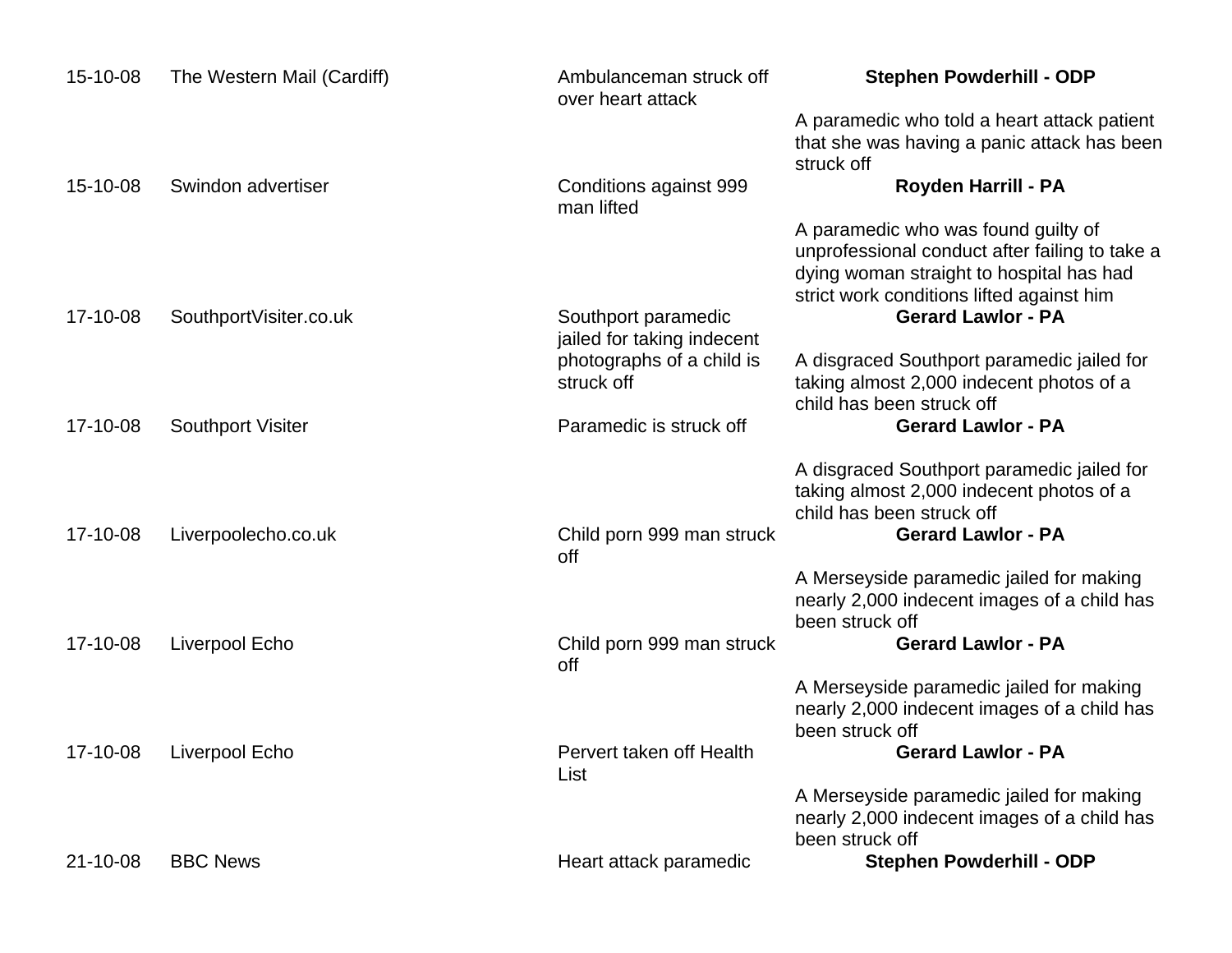|                |                                      | struck off                                            |                                                                                                                                                         |
|----------------|--------------------------------------|-------------------------------------------------------|---------------------------------------------------------------------------------------------------------------------------------------------------------|
|                |                                      |                                                       | A paramedic who told a heart attack patient<br>that she was having a panic attack has been<br>struck off                                                |
| $21 - 10 - 08$ | Yorkshire Evening Post (Leeds final) | X-ray errors lead to<br>suspension                    | <b>David Stelmach - RO</b>                                                                                                                              |
|                |                                      |                                                       | A Leeds radiographer who mixed up x-rays<br>has been suspended from working for a year<br>after disciplinary hearing                                    |
| $21 - 10 - 08$ | Yorkshireeveningpost.co.uk           | X-ray errors lead to<br>suspension                    | <b>David Stelmach - RO</b>                                                                                                                              |
|                |                                      |                                                       | A Leeds radiographer who mixed up x-rays<br>has been suspended from working for a year<br>after disciplinary hearing                                    |
| 21-10-08       | <b>MK News</b>                       | Sex remark led to physio<br>being struck off register | John Perrott - PH                                                                                                                                       |
|                |                                      |                                                       | A physiotherapist has been struck off after a<br>panel decided that his treatment of a woman<br>with back injuries was sexually motivated               |
| 23-10-08       | This is Hampshire.net                | Nurse's career is ruined<br>by alcohol                | John Baker - RO                                                                                                                                         |
|                |                                      |                                                       | A staff nurse has been struck off after she<br>twice turned up for work at a hospital under<br>the influence of alcohol                                 |
| 23-10-08       | Southern Daily Echo                  | Nurse's career is ruined<br>by alcohol                | John Baker - RO                                                                                                                                         |
|                |                                      |                                                       | A staff nurse has been struck off after she<br>twice turned up for work at a hospital under<br>the influence of alcohol                                 |
| 23-10-08       | News & Star                          | Therapist suspension<br>extended by a year            | Leanne Russell - OT                                                                                                                                     |
|                |                                      |                                                       | An occupational therapist suspended for<br>failing to deal safely with infections or<br>communicate properly at work has had her<br>suspension extended |
| 24-10-08       | Theargus.co.uk                       | Worthing hospital worker<br>struck off for fondling   | Kevin Watson - ODP                                                                                                                                      |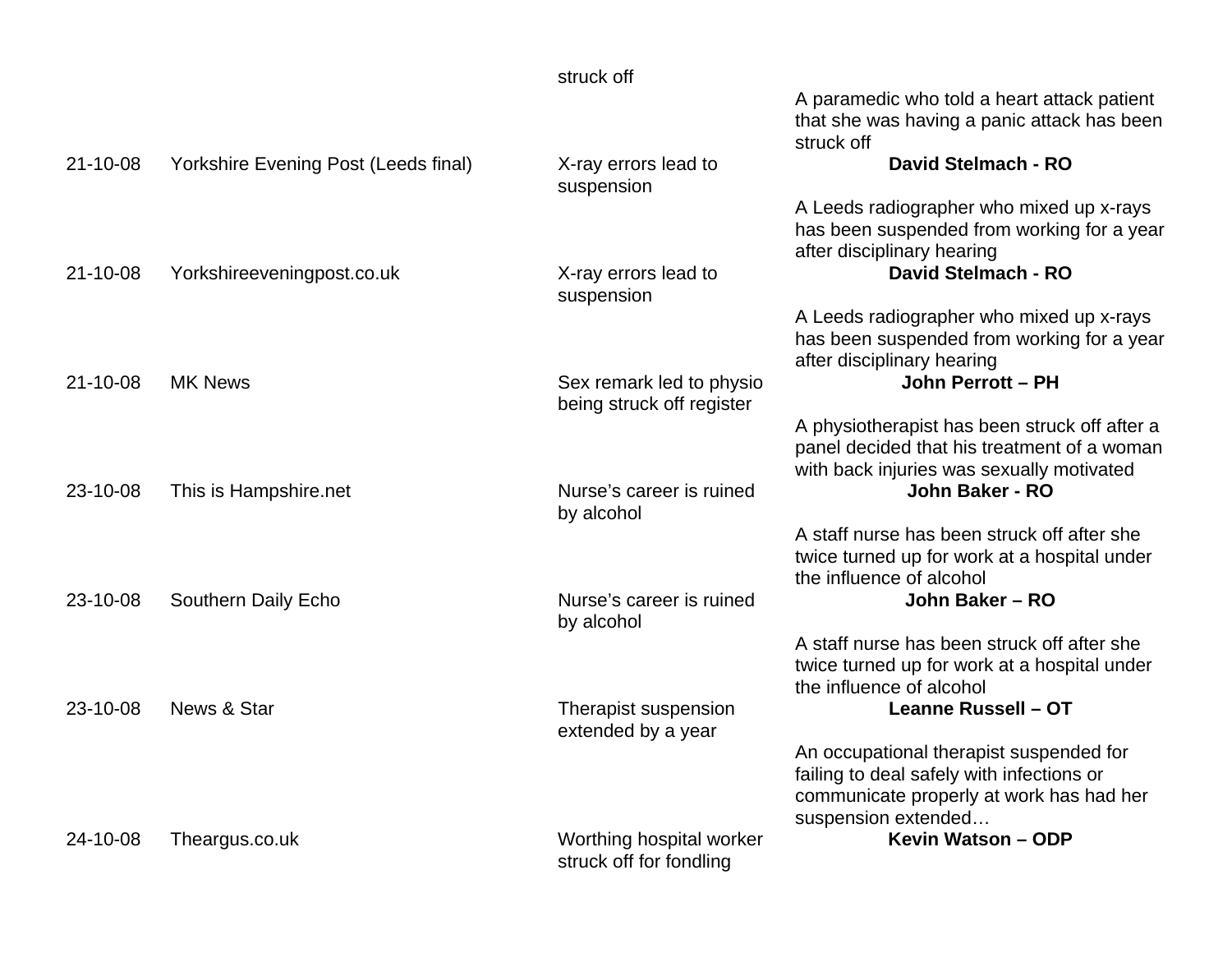|          |                                         |                                                              | A hospital worker who blew kisses to female<br>colleagues in the operating theatre has been<br>struck off.                             |
|----------|-----------------------------------------|--------------------------------------------------------------|----------------------------------------------------------------------------------------------------------------------------------------|
| 24-10-08 | The Argus                               | Worthing hospital worker<br>struck off for fondling          | Kevin Watson - ODP                                                                                                                     |
|          |                                         |                                                              | A hospital worker who blew kisses to female<br>colleagues in the operating theatre has been<br>struck off.                             |
| 27-10-08 | <b>Littlehampton Gazette</b>            | <b>Worthing Hospital worker</b><br>struck off for assaulting | Kevin Watson - ODP                                                                                                                     |
|          |                                         | female colleague                                             | A Worthing hospital worker has been struck<br>off for sexually assaulting a female medical<br>student and acting inappropriately.      |
| 27-10-08 | <b>Mid Susses Times</b>                 | <b>Worthing Hospital worker</b><br>struck off for assaulting | Kevin Watson - ODP                                                                                                                     |
|          |                                         | female colleague                                             | A Worthing hospital worker has been struck<br>off for sexually assaulting a female medical<br>student and acting inappropriately.      |
| 27-10-08 | The Press Association                   | <b>Worthing Hospital worker</b><br>struck off for assaulting | Kevin Watson - ODP                                                                                                                     |
|          |                                         | female colleague                                             | A Worthing hospital worker has been struck<br>off for sexually assaulting a female medical<br>student and acting inappropriately.      |
| 27-10-08 | <b>Eastbourne Herald</b>                | <b>Worthing Hospital worker</b><br>struck off for assaulting | Kevin Watson - ODP                                                                                                                     |
|          |                                         | female colleague                                             | A Worthing hospital worker has been struck<br>off for sexually assaulting a female medical<br>student and acting inappropriately.      |
| 28-10-08 | <b>Nursing Times</b>                    | Radiographer suspended                                       | David Stelmach - RO                                                                                                                    |
| 29-10-08 | Western Morning News (Cornwall edition) | Panel gives physio rap in<br>patient dignity case            | A radiographer was last week suspended for<br>one year for his misconduct at Leeds<br>Teaching Hospital NHS trust<br>Colin Wilson - PH |
|          |                                         |                                                              | A Cornish physiotherapist has been rapped<br>by his professional body for failing to be                                                |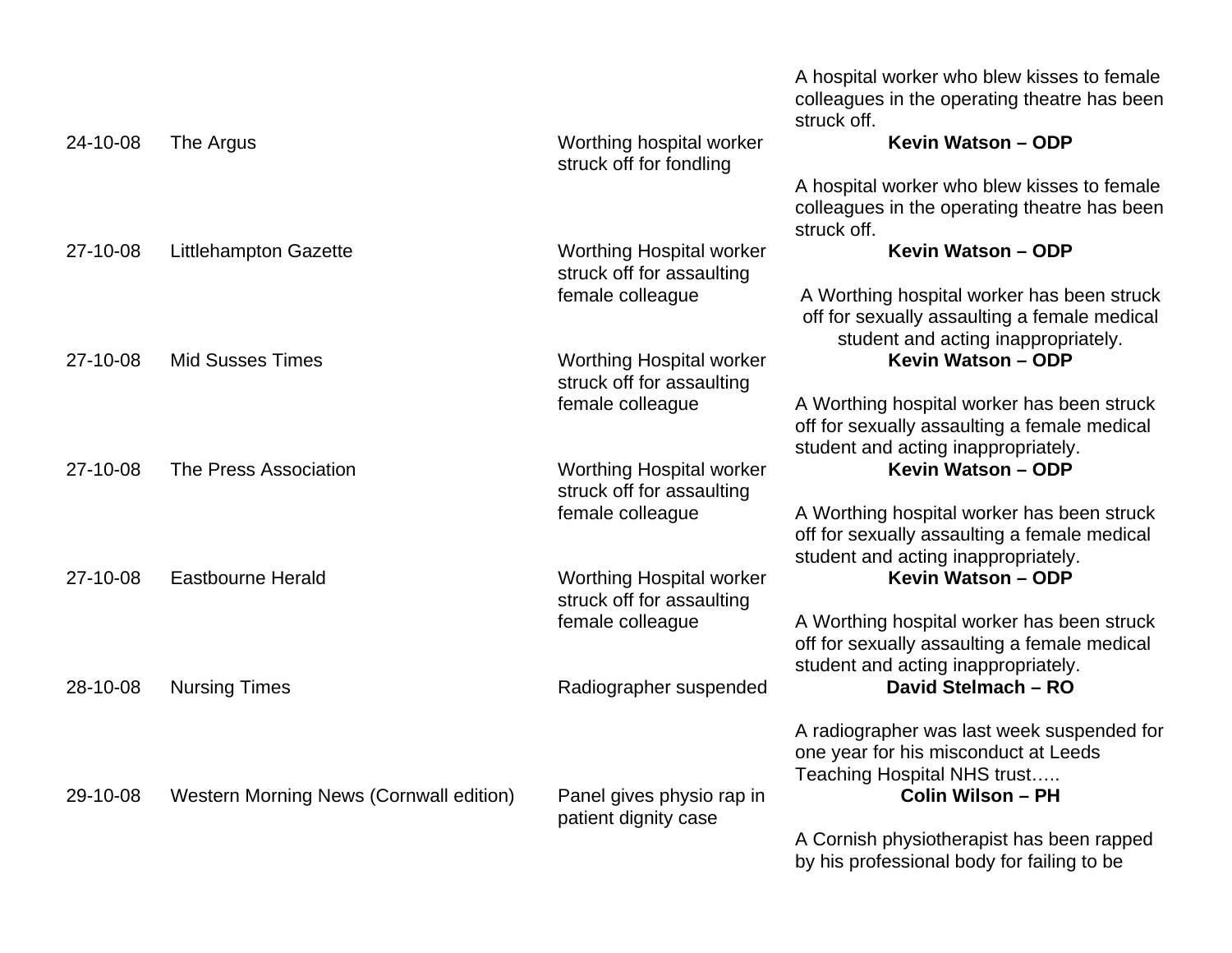|                |                                       |                                                                            |                                               | sufficiently aware of patient                                                                                              |
|----------------|---------------------------------------|----------------------------------------------------------------------------|-----------------------------------------------|----------------------------------------------------------------------------------------------------------------------------|
| $30 - 10 - 08$ | <b>Meltwater News</b>                 |                                                                            | Moonlighting paramedic<br>struck off          | John Thomas - PA                                                                                                           |
|                |                                       |                                                                            |                                               | An ambulance service paramedic who<br>worked for another organisation while on<br>sick leave has been struck off           |
| $31 - 10 - 08$ | Lakeland Echo                         |                                                                            | Hospital worker struck off<br>over sex claims | Kevin Watson - ODP                                                                                                         |
|                |                                       |                                                                            |                                               | A West Sussex hospital has been struck off                                                                                 |
|                |                                       |                                                                            |                                               | after being accused of sexually assaulting a<br>colleague                                                                  |
| Other coverage |                                       |                                                                            |                                               |                                                                                                                            |
| <b>Date</b>    | <b>Publication/</b><br><b>Website</b> | <b>Title of article</b>                                                    |                                               | <b>Summary</b>                                                                                                             |
| $01 - 10 - 08$ | <b>Nursing Standard</b>               | Annual appraisals may be<br>used to assess nurses' fitness<br>for practice | Standard has learned                          | Nurses' annual appraisals could be used to help them remain on<br>the Nursing and Midwifery Council (NMC) register Nursing |
|                |                                       |                                                                            |                                               |                                                                                                                            |

|          |                                               | used to assess nurses Titriess<br>for practice                | the Nursing and Milawitery Council (NMC) register Nursing<br>Standard has learned                                                                                             |
|----------|-----------------------------------------------|---------------------------------------------------------------|-------------------------------------------------------------------------------------------------------------------------------------------------------------------------------|
| 07-10-08 | Nursingtimes.net                              | Transforming nursing roles                                    | As key figures in government and nursing discuss plans to<br>modernise the profession's careers, Louise Tweddell finds that<br>frontline staff are already transforming roles |
| 09-10-08 | The Sun                                       | Working as a physio can be<br>very lucrative                  | Want a hands-on career that really stretches you? Then training<br>as a physiotherapist could be the one                                                                      |
| 13-10-08 | Mailonline                                    | Jane Clarke: You shouldn't<br>always listen to nutritionists! | Every Tuesday, Britain's leading nutritionist explains how to eat<br>you way to health. This week Jane explains that not all<br>nutritionists have been properly trained.     |
| 14-10-08 | The Daily Mail                                | You shouldn't always listen to<br>nutritionists!              | Turn on the TV, open a magazine or even walk into your health<br>food store, and there'll be some nutritionist offering advice.                                               |
| 15-10-08 | Herald (Chertsey,<br>Addlestone &<br>Byfleet) | The Footcare Centre                                           | Article mentions HPC registration.                                                                                                                                            |
| 16-10-08 | <b>Telford Journal</b>                        | Go on $-$ treat your feet                                     | Article about Chiropody.                                                                                                                                                      |
| 21-10-08 | <b>Laboratory News</b><br>Online              | How much do you value your<br>training officer?               | Passing knowledge from one organisation to the next for legends<br>and fables, but not for laboratory training says Georgina<br>Lavender.                                     |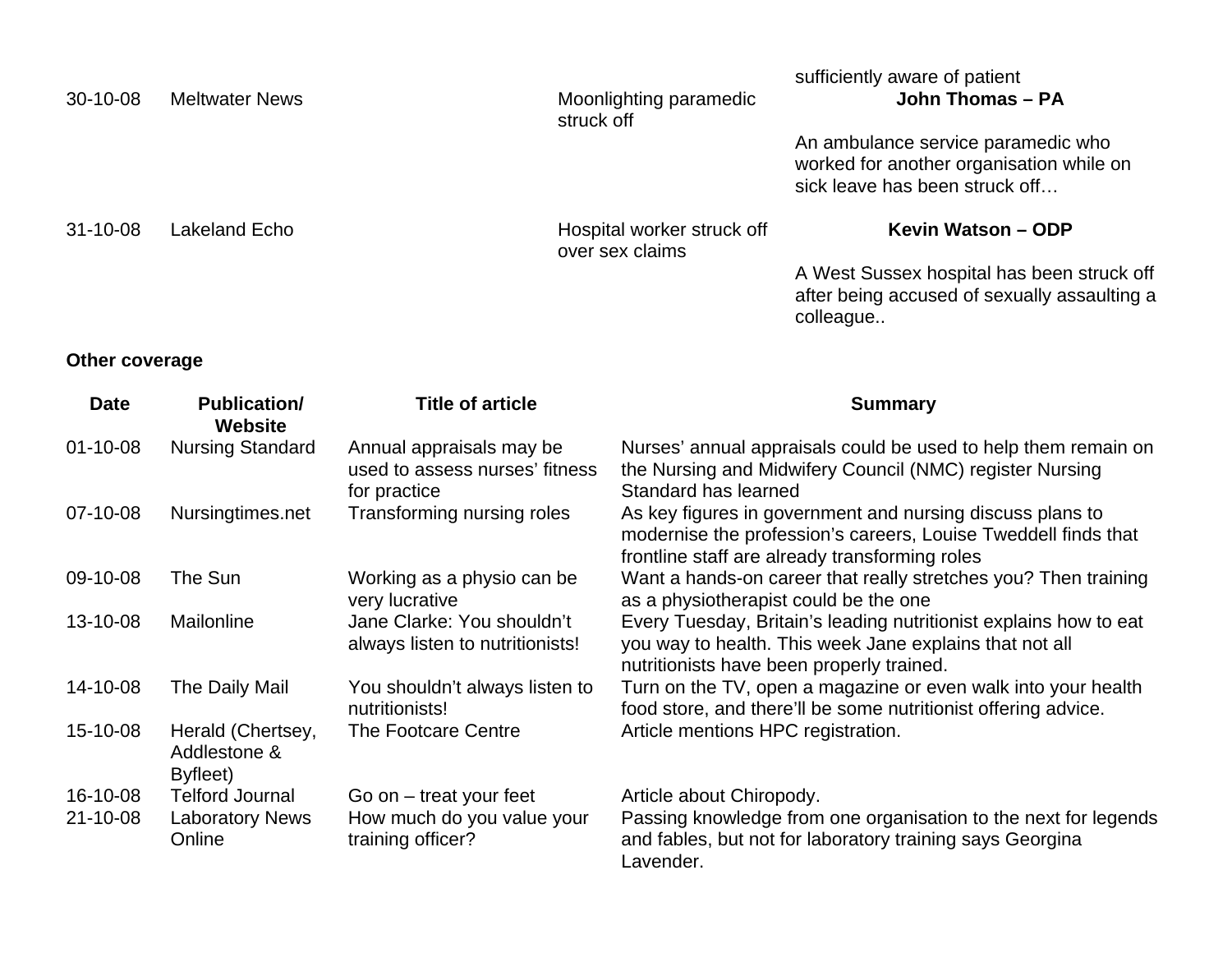| 23-10-08       | <b>Medical News</b>  | <b>HPC Publishes Fees</b>                                      | The HPC has published its key decisions document following the                                                          |
|----------------|----------------------|----------------------------------------------------------------|-------------------------------------------------------------------------------------------------------------------------|
|                | Todav                | <b>Consultation Key Decisions</b>                              | consultation about its proposed fee increase for 2009                                                                   |
| 23-10-08       | Medilxicon.com       | <b>HPC Publishes Fees</b><br><b>Consultation Key Decisions</b> | The HPC has published its key decisions document following the<br>consultation about its proposed fee increase for 2009 |
| 23-10-08       | ePolitix             | <b>HPC publishes Fees</b>                                      | The HPC has published its key decisions document following the                                                          |
|                |                      | <b>Consultation Key Decisions</b>                              | consultation about its proposed fee increase for 2009                                                                   |
| 24-10-08       | <b>HSJ</b>           | <b>Health Professions Council to</b><br>increase fees          | The Health Professions Council is increasing its fees despite<br>overwhelming opposition.                               |
| $31 - 10 - 08$ | <b>Ayrshire Post</b> | Physiotherapy: Soft tissues<br>injuries                        | Article mentions HPC registration                                                                                       |

# **Professional Bodies journals/publications**

| <b>Date</b> | <b>Publication</b>                | <b>Title of article</b>                                                                                      |
|-------------|-----------------------------------|--------------------------------------------------------------------------------------------------------------|
| Oct 2008    | The Operating Theatre Journal     | HPC launches consultation on the standards of education and training and<br>guidance                         |
| Oct 2008    | <b>Frontline</b>                  | Re-registration talks prove fruitful                                                                         |
| Oct 2008    | <b>Podiatry Now</b>               | HPC launches consultation on SETs and guidance                                                               |
| Oct 2008    | <b>Podiatry Now</b>               | HPC receives positive Performance Review from CHRE                                                           |
| Oct 2008    | <b>Podiatry Now</b>               | HPC CPD audit: a survivor's guide                                                                            |
| Oct 2008    | The Operating Theatre Journal     | HPC launches consultation on SETs and guidance                                                               |
| Oct 2008    | The Operating Theatre Journal     | Operating department Practitioners (ODPs) don't forget to renew your HPC<br>registration by 30 November 2008 |
| Oct 2008    | The Operating Theatre Journal     | <b>HPC re-elects Council President</b>                                                                       |
| Oct 2008    | <b>Synergy News</b>               | HPC is commended by watchdog                                                                                 |
| Oct 2008    | <b>Therapy Today</b>              | <b>Driving Passion</b>                                                                                       |
| Oct 2008    | <b>Therapy Today</b>              | Towards regulation                                                                                           |
| Oct 2008    | <b>Therapy Today</b>              | An open process (interview with Prof Diane Waller)                                                           |
| Autumn      | The Journal of Podiatric Medicine | Editorial (Mentions CPD audits)                                                                              |
| Autumn      | The Journal of Podiatric Medicine | HPC update                                                                                                   |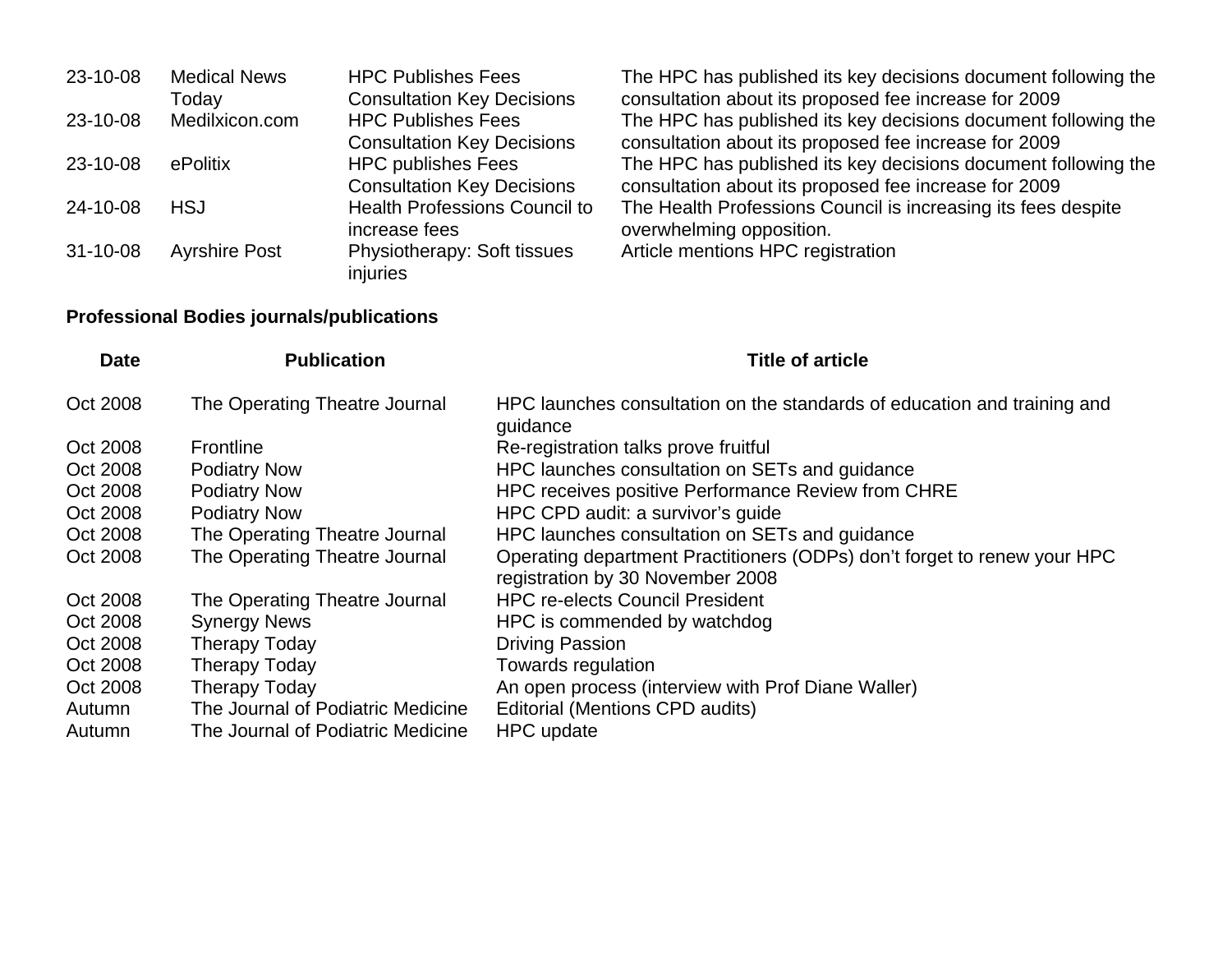## **The following coverage appeared between the 1 and 31 November 2008**

#### **Fitness to Practise**

| <b>Date</b>    | <b>Publication/</b><br><b>Website</b>    | <b>Title of article</b>                                        | <b>Summary</b>                                                                                                                                                          |
|----------------|------------------------------------------|----------------------------------------------------------------|-------------------------------------------------------------------------------------------------------------------------------------------------------------------------|
| 23-10-08       | <b>Hampshire Chronicle</b>               | Nurse struck off for turning up<br>for work under influence of | John Baker - RO                                                                                                                                                         |
|                |                                          | alcohol                                                        | RHCH Radiographer is suspended after conducting X-rays on<br>patients while intoxicated                                                                                 |
| 24-10-08       | <b>Times and Star</b>                    | Therapist decides not to<br>return to her practice             | <b>Leanne Russell - OT</b>                                                                                                                                              |
|                |                                          |                                                                | An occupational therapist suspended for failing to deal safely<br>with infections or communicate properly at work has had her<br>suspension extended.                   |
| $01 - 11 - 08$ | The Press Association                    | Therapist suspended over<br>drinking                           | <b>Jennifer North - OT</b>                                                                                                                                              |
|                |                                          |                                                                | An occupational therapist was suspended for a year for trying to<br>talk to patients after drinking alcohol                                                             |
| 02-11-08       | <b>AOL News</b>                          | Therapist suspended over<br>drinking                           | Jennifer North - OT                                                                                                                                                     |
|                |                                          |                                                                | An occupational therapist was suspended for a year for trying to<br>talk to patients after drinking alcohol                                                             |
| 05-11-08       | <b>Manchester Evening</b><br><b>News</b> | Radiographer accused over<br>x-ray                             | Akbar Solaymani - RO                                                                                                                                                    |
|                |                                          |                                                                | A radiographer has been accused of tampering with an x-ray to<br>cover up a mistake which resulted in a young girl being sent<br>home with a needle lodged in her foot. |
| 05-11-08       | <b>Manchester Evening</b><br><b>News</b> | Hospital man 'tried to hide X-<br>ray blunder'                 | Akbar Solaymani - RO                                                                                                                                                    |
|                |                                          |                                                                | A radiographer has been accused of tampering with an x-ray to<br>cover up a mistake which resulted in a young girl being sent<br>home with a needle lodged in her foot. |
| 05-11-08       | <b>Manchester Evening</b><br><b>News</b> | Radiographer 'tried to hide X-<br>ray blunder'                 | Akbar Solaymani - RO                                                                                                                                                    |
|                |                                          |                                                                | A radiographer has been accused of tampering with an x-ray to<br>cover up a mistake which resulted in a young girl being sent                                           |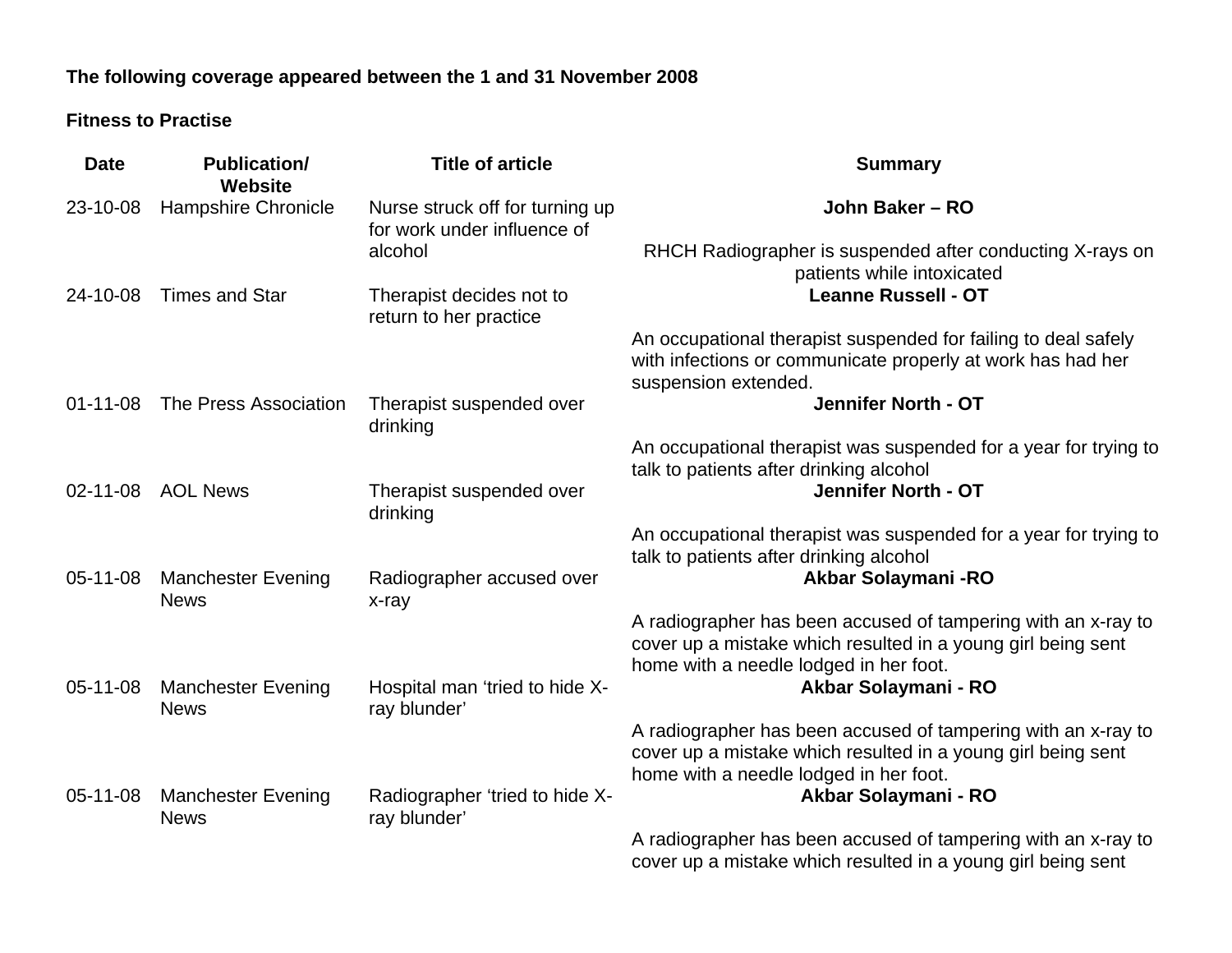| 05-11-08       | The Asian News                           | Radiographer accused over                                | home with a needle lodged in her foot.<br>Akbar Solaymani - RO                                                                                                                                  |
|----------------|------------------------------------------|----------------------------------------------------------|-------------------------------------------------------------------------------------------------------------------------------------------------------------------------------------------------|
|                |                                          | x-ray                                                    |                                                                                                                                                                                                 |
| 06-11-08       | <b>Manchester Evening</b><br><b>News</b> | Radiographer struck off for<br>covering up X-ray blunder | A radiographer has been accused of tampering with an x-ray to<br>cover up a mistake which resulted in a young girl being sent<br>home with a needle lodged in her foot.<br>Akbar Solaymani - RO |
|                |                                          |                                                          | A radiographer has been struck off for tampering with an X-ray<br>to cover up a mistake which resulted in a young girl being sent<br>home from hospital with a needle in her foot.              |
| 06-11-08       | <b>Times &amp; Star</b>                  | Caution for drugs dietician                              | <b>William Williams - DE</b>                                                                                                                                                                    |
|                |                                          |                                                          | A west Cumbrian dietician was cautioned by a health body this<br>week after being convicted of possession of cocaine, cannabis<br>and date rape drug GHB                                        |
| 06-11-08       | News & Star (West                        | Drug charge dietician is                                 | <b>William Williams - DE</b>                                                                                                                                                                    |
|                | Cumbrian)                                | cautioned                                                | A West Cumbrian dietician was cautioned by a health body this<br>week after being convicted of possession of cocaine, cannabis<br>and date rape drug GHB.                                       |
| $07 - 11 - 08$ | News & Star                              | West Cumbrian dietician had<br>date rape drug GHB        | <b>William Williams - DE</b>                                                                                                                                                                    |
|                |                                          |                                                          | A west Cumbrian dietician was cautioned by a health body this<br>week after being convicted of possession of cocaine, cannabis<br>and date rape drug GHB                                        |
| $07 - 11 - 08$ | <b>Rochdale Observer</b>                 | X-ray man struck off after<br>error cover-up             | Akbar Solaymani - RO                                                                                                                                                                            |
|                |                                          |                                                          | A radiographer has been struck off for tampering with an X-ray<br>to cover up a mistake which resulted in a young girl being sent<br>home from hospital with a needle in her foot.              |
| 08-11-08       | The Journal (city<br>Edition)            | Specialist doctored girl's<br>X-ray                      | Akbar Solaymani - RO                                                                                                                                                                            |
|                |                                          |                                                          | A radiographer who doctored an X-ray to hide a needle in a<br>child's foot has been struck off for misconduct.                                                                                  |
| $08 - 11 - 08$ | The Sun                                  | Axe over X-ray 'lie'                                     | Akbar Solaymani - RO                                                                                                                                                                            |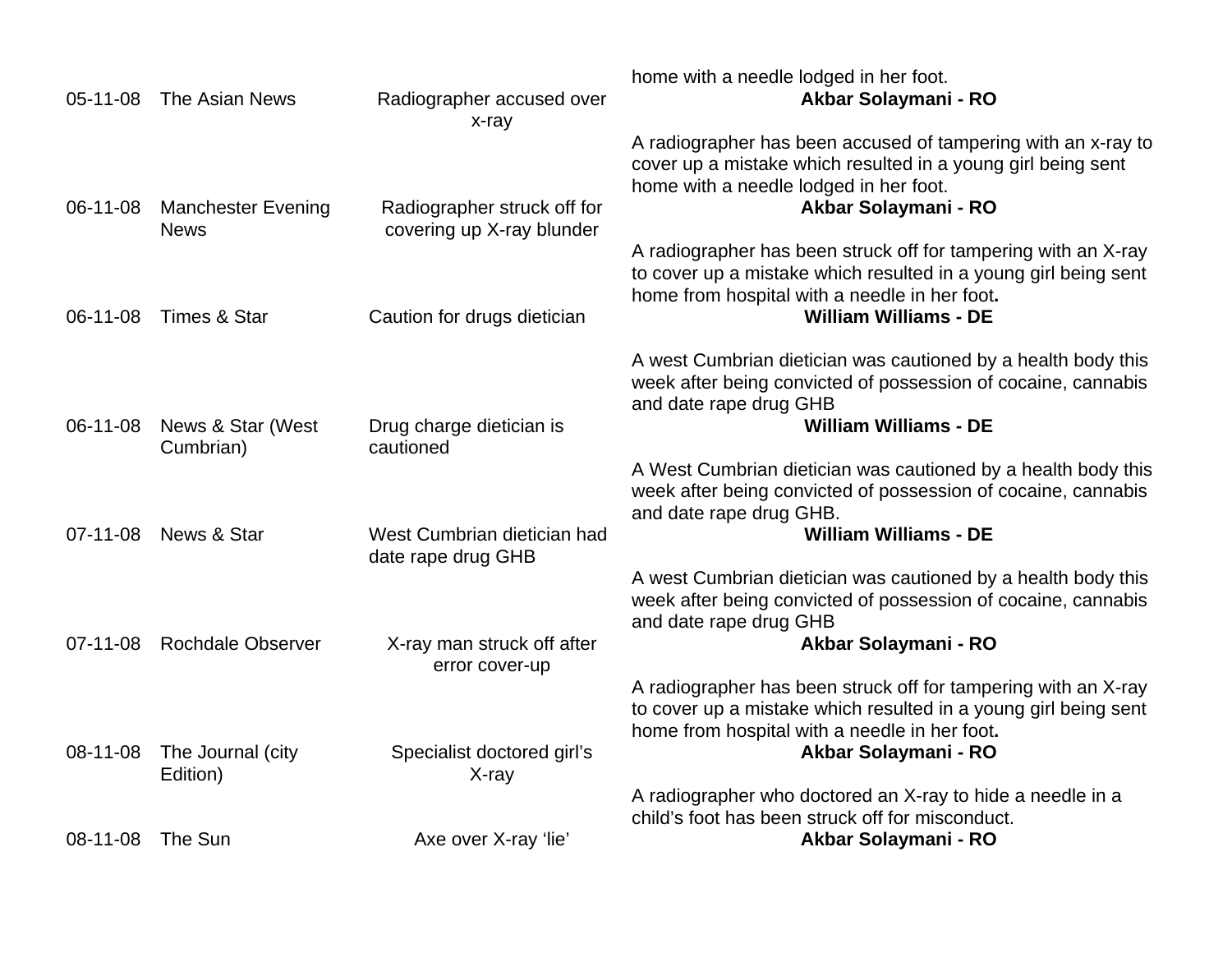| 08-11-08       | The Press & Journal                          | In Brief - Radiographer                       | A radiographer who altered an X-ray to hide a pin left in a girl's<br>foot was struck off yesterday<br>Akbar Solaymani - RO                                  |
|----------------|----------------------------------------------|-----------------------------------------------|--------------------------------------------------------------------------------------------------------------------------------------------------------------|
|                | (Aberdeen)                                   | struck off for doctoring X-ray                |                                                                                                                                                              |
|                |                                              |                                               | A hospital radiographer who doctored an X-ray to hide a needle<br>still in a child's foot was struck off by the Health Professionals<br>Council yesterday.   |
| 08-11-08       | Lincolnshire Echo (City<br>& County Edition) | Radiographer struck off                       | Akbar Solaymani - RO                                                                                                                                         |
| 08-11-08       | The Courier and<br>Advertiser (Dundee        | Radiographer struck off                       | A hospital radiographer who doctored an X-ray to hide a needle<br>still in a child's foot, has been struck off by medical watchdogs.<br>Akbar Solaymani - RO |
|                | Edition)                                     |                                               | A hospital radiographer who doctored an X-ray to hide a needle<br>still in a child's foot, has been struck off by medical watchdogs<br>yesterday             |
| $10 - 11 - 08$ | <b>Hospital Healthcare</b>                   | Radiographer struck off for<br>hiding mistake | Akbar Solaymani - RO                                                                                                                                         |
|                |                                              |                                               | A radiographer has been struck off the medical register for<br>doctoring an X-ray after a child left hospital with a needle stuck<br>in her foot.            |
| $11 - 11 - 08$ | Rochdale online                              | Radiographer struck off after<br>cover up     | Akbar Solaymani - RO                                                                                                                                         |
|                |                                              |                                               | A radiographer at Rochdale Infirmary has been removed from<br>the medical register after he doctored an X-ray of a child which<br>had a needle stuck in it.  |
| $12 - 11 - 08$ | The Sun                                      | Stand to attention                            | <b>Barry Gisbourne - ODP</b>                                                                                                                                 |
| $12 - 11 - 08$ | The Sun                                      | Stand to attention                            | A former Army medic repeatedly groped nurses during seven<br>years of shame as a sex pest, a court heard yesterday.<br><b>Barry Gisbourne - ODP</b>          |
| $12 - 11 - 08$ | <b>Whitehaven News</b>                       | Caution after drugs charge                    | A former Army medic repeatedly groped nurses during seven<br>years of shame as a sex pest, a court heard yesterday.<br><b>William Williams - DE</b>          |
|                |                                              |                                               | A West Cumbrian dietician was cautioned by a health body this                                                                                                |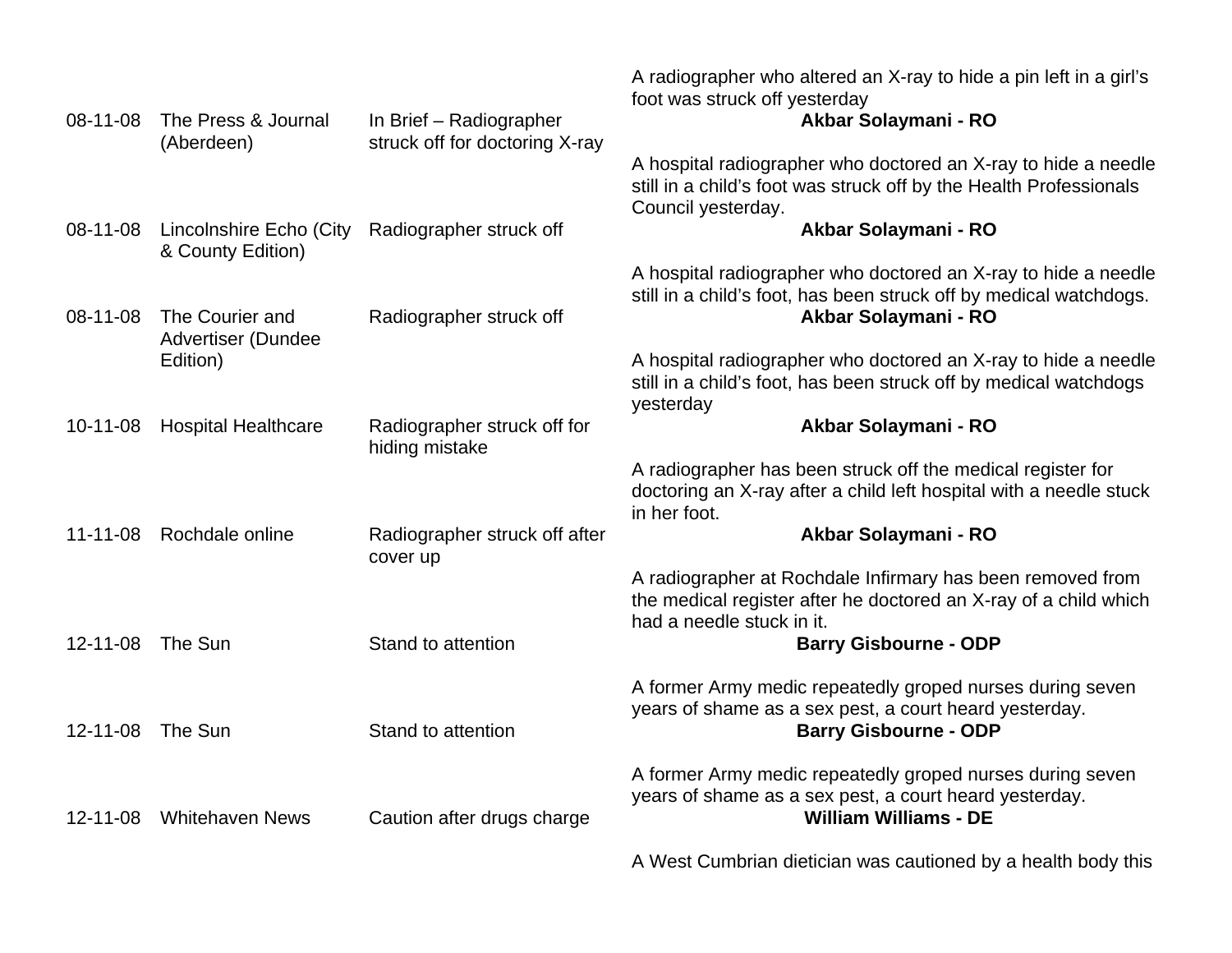| 18-11-08       | The Press                                    | Ryedale paramedic refused<br>to attend emergency          | week after being convicted of possession of cocaine, cannabis<br>and date rape drug GHB.<br><b>Brian Mortimer - PA</b>                                                                 |
|----------------|----------------------------------------------|-----------------------------------------------------------|----------------------------------------------------------------------------------------------------------------------------------------------------------------------------------------|
|                |                                              |                                                           | A paramedic from Ryedale who refused to attend an emergency<br>call because he had already worked for six hours has been<br>struck off                                                 |
| $21 - 11 - 08$ | Lincolnshire Echo (City<br>& County Edition) | Blind physio rapped for<br>catalogue of 'failures'        | <b>Charles Danby - PH</b>                                                                                                                                                              |
|                |                                              |                                                           | A blind physiotherapist mistakenly put his finger inside a<br>patient's vagina instead of her rectum when attempting a<br>medical procedure.                                           |
| 21-11-08       | Liverpool Echo                               | Fury at work return for tot<br>death medic                | Andy Orme - PA                                                                                                                                                                         |
|                |                                              |                                                           | The family of a toddler who died after falling from a climbing<br>frame today hit out after hearing the paramedic who treated him<br>was back at work.                                 |
| $21 - 11 - 08$ | <b>Liverpool Echo</b>                        | Dead toddler's family furious<br>as medic returns to work | Andy Orme - PA                                                                                                                                                                         |
|                |                                              |                                                           | The family of a toddler who died after falling from a climbing<br>frame today hit out after hearing the paramedic who treated him<br>was back at work.                                 |
| $21 - 11 - 08$ | <b>Thisis</b><br>Lincolnshire.co.uk          | Rap for blind physiotherapist                             | <b>Charles Danby - PH</b>                                                                                                                                                              |
|                |                                              |                                                           | A blind physiotherapist mistakenly put his finger inside a<br>patient's vagina instead of her rectum when attempting a<br>medical procedure.                                           |
| 22-11-08       | Daily Sport                                  | Blind physio got wrong hole                               | <b>Charles Danby - PH</b>                                                                                                                                                              |
|                |                                              |                                                           | A blind physiotherapist mistakenly has been sacked after<br>inserting his finger into a patient's vagina instead of her rectum<br>during a routine procedure.<br>Jose Luis Unisan - RO |
| 24-11-08       | Telegraph & Argus                            | Medic 'suggested having sex<br>in loo'                    |                                                                                                                                                                                        |
|                |                                              |                                                           | A female patient has told how a radiographer offered her a sex<br>session with him and a colleague and then suggested having<br>sex with her in a toilet                               |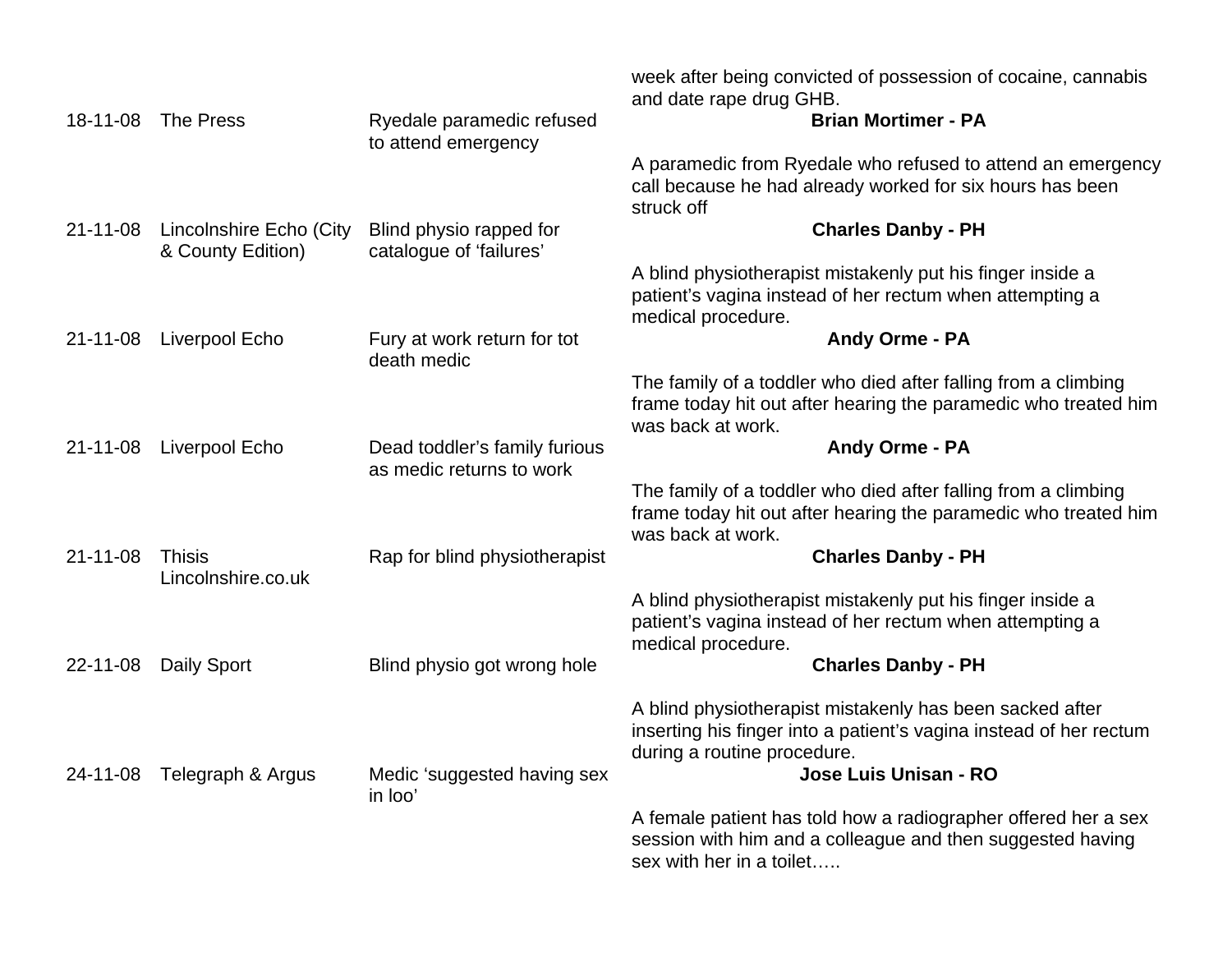| 25-11-08 | The Argus                                      | Tragedy turned medic to<br>drink                  | <b>Roderick Stobart - RO</b>                                                                                                                                                                         |
|----------|------------------------------------------------|---------------------------------------------------|------------------------------------------------------------------------------------------------------------------------------------------------------------------------------------------------------|
| 15-10-08 | Yorkshire Post (Hull &                         | Radiographer accused of                           | A radiographer who turned to drink after his alcoholic partner<br>starved to death in their home has been suspended.<br>Jose Luis Unisan - RO                                                        |
|          | <b>East Riding Edition)</b>                    | suggesting sex to a patient                       | A female patient claimed a radiographer at a Yorkshire hospital                                                                                                                                      |
| 25-11-08 | <b>Daily Sport</b>                             | Do you fancy a threesome?                         | made inappropriate remarks and suggested sex.<br>Jose Luis Unisan - RO                                                                                                                               |
| 25-11-08 | Telegraph & Argus                              | Medic found guilty of sex<br>suggestions          | A female patient has told how a radiographer offered her a sex<br>session with him and a colleague and then suggested having<br>sex with her in a hospital toilet.<br>Jose Luis Unisan - RO          |
|          |                                                |                                                   | A radiographer who offered a patient a threesome with a<br>colleague and suggested having sex with her in a toilet at<br>Bradford Royal Infirmary today faces being kicked out of the<br>profession. |
| 25-11-08 | The Argus                                      | Tragedy turned medic to<br>drink                  | <b>Roderick Stobart - RO</b>                                                                                                                                                                         |
| 26-11-08 | Telegraph & Argus<br>(Final Edition)           | Medic found guilty of sex<br>suggestions          | A radiographer who turned to drink after his alcoholic partner<br>starved to death in their home has been suspended.<br>Jose Luis Unisan - RO                                                        |
|          |                                                |                                                   | A radiographer who offered a patient a threesome with a<br>colleague and suggested having sex with her in a toilet at<br>Bradford Royal Infirmary today faces being kicked out of the<br>profession. |
| 26-11-08 | Yorkshire Post (Hull &<br>East Riding Edition) | Radiographer in sex hints<br>guilty of misconduct | Jose Luis Unisan - RO                                                                                                                                                                                |
| 26-11-08 | Telegraph & Argus                              | Radiographer who proposed                         | A radiographer who suggested sex to a female patient at a<br>Yorkshire hospital has been found guilty of misconduct.<br>Jose Luis Unisan - RO                                                        |
|          |                                                | threesome keeps job                               | A radiographer who proposed a threesome with a female patient<br>and groped her at Bradford Royal Infirmary has escaped being                                                                        |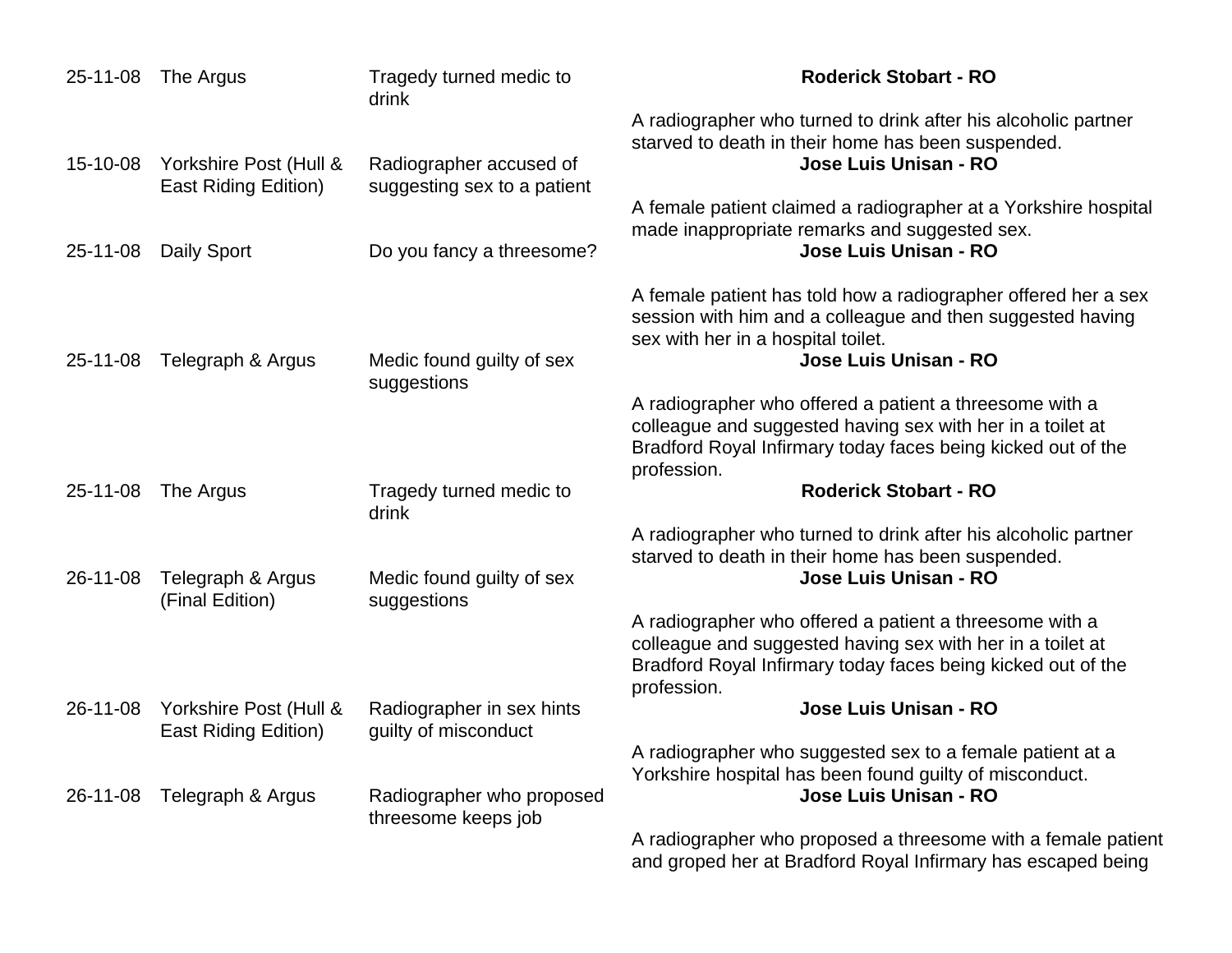|                | 26-11-08 BBC News                    | Hospital man struck off for<br>rape                                   | kicked out of the profession today.<br><b>Gareth Williams - ODP</b>                                                                                                                     |
|----------------|--------------------------------------|-----------------------------------------------------------------------|-----------------------------------------------------------------------------------------------------------------------------------------------------------------------------------------|
|                | 26-11-08 Walesonline.co.uk           | Ex-NHS employee struck off<br>for raping child                        | A former hospital employee has been struck off after he was<br>jailed for raping a child.<br><b>Gareth Williams - ODP</b>                                                               |
| 26-11-08       |                                      | Thisissouthwales.co.uk Ex-NHS worker struck off<br>after raping child | A former NHS employee has been struck off for raping a child, a<br>conduct committee decided today.<br><b>Gareth Williams - ODP</b>                                                     |
| $27 - 11 - 08$ | Telegraph & Argus                    | Victim hits out as sex-shame<br>medic keeps job                       | A former NHS employee has been struck off for raping a child, a<br>conduct committee decided today.<br>Jose Luis Unisan - RO                                                            |
|                |                                      |                                                                       |                                                                                                                                                                                         |
| 27-11-08       | The Western Mail                     | Jailed child-rapist is struck off                                     | A physiotherapist treated a female patient with a neck injury by<br>massaging cream into her naked breast and questioning her<br><b>Gareth Williams - ODP</b>                           |
| 27-11-08       | (Cardiff)<br>Telegraph & Argus       | Sex shame medic keeps job                                             | A former NHS employee should be struck off for raping a child, a<br>conduct committee ruled yesterday.<br>Jose Luis Unisan - RO                                                         |
|                | (Final Edition)                      |                                                                       | A radiographer who proposed a threesome with a female patient<br>and groped her at Bradford Royal Infirmary has escaped being<br>kicked out of the profession.<br>Jose Luis Unisan - RO |
| 28-11-08       | Telegraph & Argus<br>(Final Edition) | 'How can they let him keep<br>his job?'                               | A hospital patient who was groped and kissed by a radiographer<br>at Bradford Royal Infirmary has spoken of her anger after a<br>health regulator failed to strike him off.             |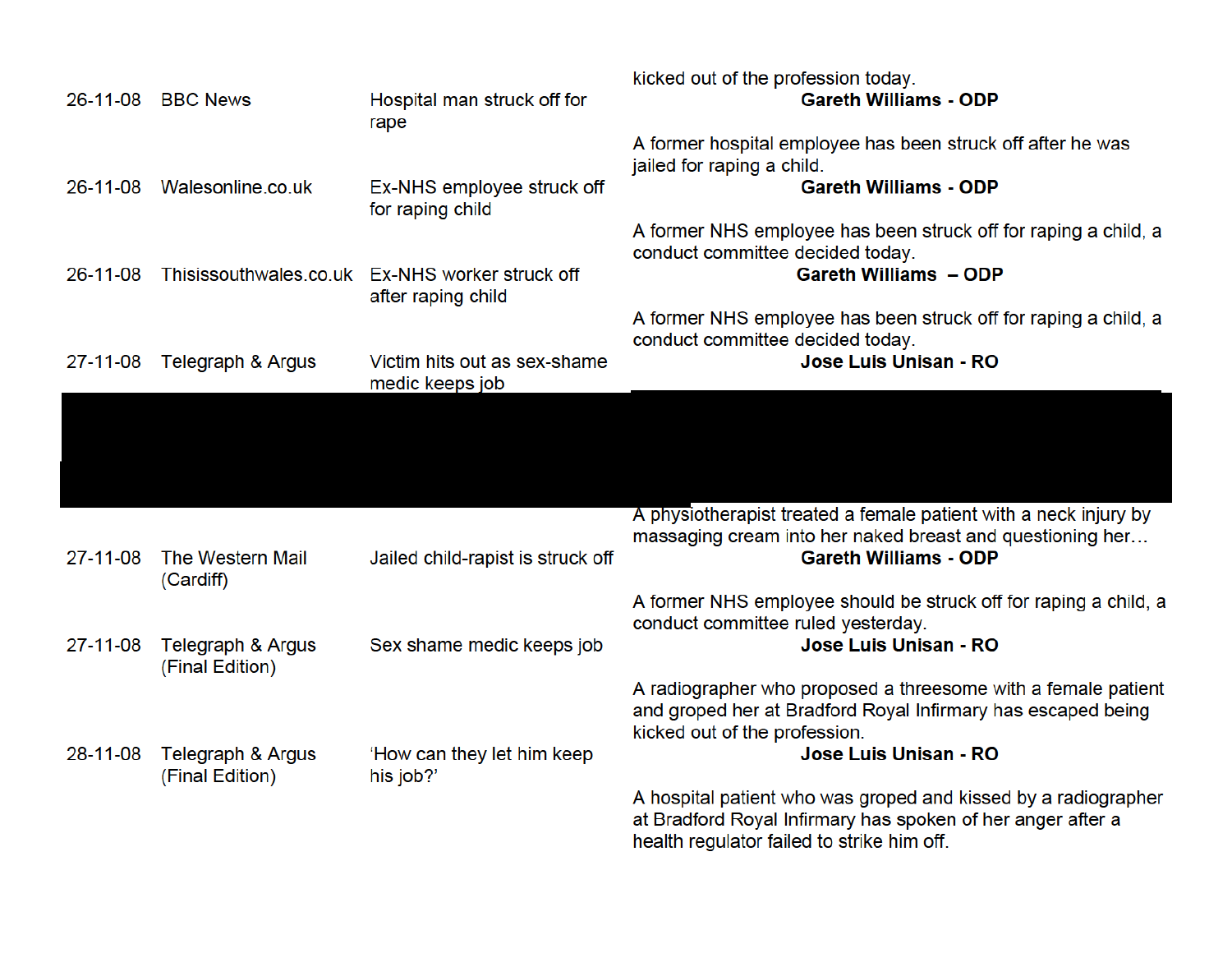A patient who was groped by a radiographer has blasted health chiefs for not striking him off.

### **Other coverage**

| <b>Date</b>    | <b>Publication/</b><br><b>Website</b> | <b>Title of article</b>                                          | <b>Summary</b>                                                                                                               |
|----------------|---------------------------------------|------------------------------------------------------------------|------------------------------------------------------------------------------------------------------------------------------|
| 24-10-08       | <b>Thanet Extra</b>                   | Where feet come first                                            | Article mentions HPC registration.                                                                                           |
| 30-10-08       | Lytham St Annes                       | Louise brings chiropody to                                       | Louise Maycock is the latest HPC registered chiropodist and                                                                  |
|                | <b>Express</b>                        | clinic service                                                   | podiatrist to join the team of professionals at The Lytham Clinic<br>in Church Road, Lytham.                                 |
| $05-11-08$     | Medilexicon.com                       | <b>Nursing &amp; Midwifery</b>                                   | The Nursing & Midwifery Council (NMC) has today launched a                                                                   |
|                |                                       | <b>Regulator Seeks Practitioner</b><br>Views on Revalidation, UK | survey asking nurses and midwives about their current appraisal<br>processes                                                 |
| 04-11-08       | Daily Express                         | What's the point of                                              | It has been around for more than 2000 years but there are still                                                              |
|                |                                       | Acupuncture?                                                     | doubts over whether acupuncture really works. Will new rules for<br>therapists protect patients against rogue practitioners? |
| 03-11-08       | <b>News Letter</b>                    | A place in the sun - Top tips                                    | Article mentions all medical practitioners must be registered with                                                           |
|                |                                       | for buying abroad                                                | the Health Professions Council.                                                                                              |
| 04-11-08       | <b>Scottish Daily</b>                 | What's the point of                                              | It has been around for more than 2000 years but there are still                                                              |
|                | <b>Express</b>                        | Acupuncture?                                                     | doubts over whether acupuncture really works. Will new rules for<br>therapists protect patients against rogue practitioners? |
| 04-11-08       | <b>Evening Telegraph</b>              | University rolls out red carpet                                  | Staff at the University of Derby are busy getting ready to                                                                   |
|                | (Derby)                               | for visit by Princess Anne                                       | welcome a royal visitor to the occupational therapy department                                                               |
|                |                                       |                                                                  | tomorrow.                                                                                                                    |
| 06-11-08       | <b>Tameside Reporter</b>              | Always on his toes                                               | Biomechanics article on a Health Professions Council registered<br>practitioner                                              |
| $11 - 11 - 08$ | South Wales Evening                   | Medical facilities will stay in                                  | Villagers have been promised they will not be forced to travel                                                               |
|                | Post                                  | village                                                          | miles for treatment when a state-of-the-art health centre opens at<br>the top of the Neath Valley.                           |
| $11 - 11 - 08$ | Farnborough Mail                      | Step in the right direction                                      | Article on a new biomechanics and podiatry service run by a                                                                  |
|                |                                       |                                                                  | podiatrist registered with the Health Professions Council.                                                                   |
| $11 - 08$      | <b>Occupational Health</b><br>Journal | Devil's Advocate                                                 | Staff in other professions are being prevented from moving into<br>OH                                                        |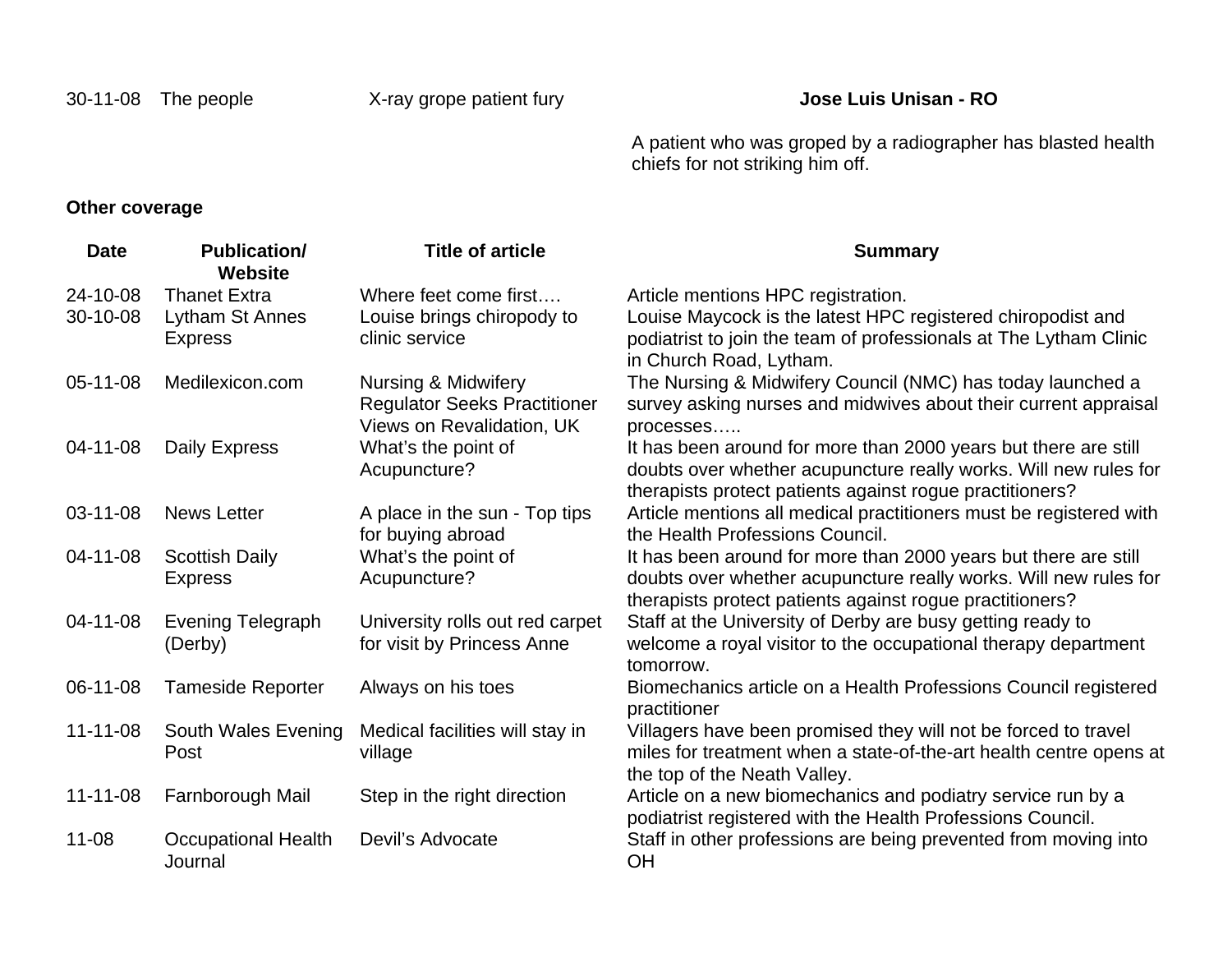| 13-11-08       | The Independent                         | Alternative medicine<br>professions 'need statutory | The Health Professions Council advises that acupuncturists,<br>Chinese medicine practitioners and medical herbalists should be |
|----------------|-----------------------------------------|-----------------------------------------------------|--------------------------------------------------------------------------------------------------------------------------------|
|                |                                         | regulation'                                         | formally regulated to ensure they are "fit to practise".                                                                       |
| 13-11-08       | <b>The Press</b>                        | Regulate alternative medicine                       | The Health Professions Council advises that acupuncturists,                                                                    |
|                | Association                             | - HPC                                               | Chinese medicine practitioners and medical herbalists should be                                                                |
|                |                                         |                                                     | formally regulated to ensure they are "fit to practise".                                                                       |
| 14-11-08       | Privatehealth.co.uk                     | Choosing a physiotherapist                          | Article mentions regulatory bodies of physiotherapists on the UK                                                               |
| $14 - 11 - 08$ | <b>AOL News</b>                         | Regulate alternative medicine<br>- HPC              | The Health Professions Council advises that acupuncturists,                                                                    |
|                |                                         |                                                     | Chinese medicine practitioners and medical herbalists should be<br>formally regulated to ensure they are "fit to practise".    |
| 13-11-08       | nursingtimes.net                        | Call for registration of                            | The Health Professions Council advises that acupuncturists,                                                                    |
|                |                                         | herbalists, acupuncturists and                      | Chinese medicine practitioners and medical herbalists should be                                                                |
|                |                                         | Chinese medicine                                    | formally regulated to ensure they are "fit to practise".                                                                       |
|                |                                         | practitioners                                       |                                                                                                                                |
| 14-11-08       | pressand                                | <b>Health matters</b>                               | Industrial and occupational health specialist Abermed has                                                                      |
|                | journal.co.uk                           |                                                     | appointed a dietician to complement its rapidly expanding range                                                                |
|                |                                         |                                                     | of services.                                                                                                                   |
| $14 - 11 - 08$ | The Press & Journal                     | Alternative medicine                                | The Health Professions Council advises that acupuncturists,                                                                    |
|                |                                         | professions call                                    | Chinese medicine practitioners and medical herbalists should be                                                                |
|                |                                         |                                                     | formally regulated to ensure they are "fit to practise".                                                                       |
| 18-11-08       | <b>Nursing Times</b>                    | <b>News Summary</b>                                 | Medical herbalists, acupuncturists and traditional Chinese                                                                     |
|                |                                         |                                                     | medicine practitioners should be regulated by The Health                                                                       |
|                |                                         |                                                     | Professions Council.                                                                                                           |
| 20-11-08       | articledashboard.com                    | How to become a Paramedic?                          | Article providing advice on how to become a paramedic. Advises                                                                 |
|                |                                         | Career guide                                        | that paramedics need to be registered with the Health                                                                          |
|                |                                         |                                                     | Professions Council.                                                                                                           |
| 20-11-08       | Canterbury.ac.uk                        | Patients benefit from dance                         | A student from Canterbury Christ Church University is running a                                                                |
|                |                                         | movement therapy group                              | new Dance Movement Psychotherapy Hospicecare in Uphill near                                                                    |
|                |                                         |                                                     | Weston-super-mare                                                                                                              |
| $12 - 11 - 08$ | <b>Cambridge Evening</b><br><b>News</b> | Welcome to Anglia Ruskin                            | Article explains how biomedical science students be come                                                                       |
| 12-11-08       | <b>Cambridge Evening</b>                | <b>About our Mentoring Scheme</b>                   | eligible to register with the Health Professions Council.<br>Mentoring scheme                                                  |
|                | News (City Final)                       |                                                     |                                                                                                                                |
| $21 - 11 - 08$ | The Page That Toes                      | Football365.com                                     | Non-Football Story Of The Day - A blind physiotherapist                                                                        |
|                | The Line                                |                                                     | mistakenly put his finger inside a patient's vagina instead of her                                                             |
|                |                                         |                                                     | rectum when attempting a medical procedure.                                                                                    |
| 27-11-08       | Intercontinental                        | Shouldering the pain of                             | Research from Crowne Plaza Hotels reveals sixty-three per cent                                                                 |
|                |                                         |                                                     |                                                                                                                                |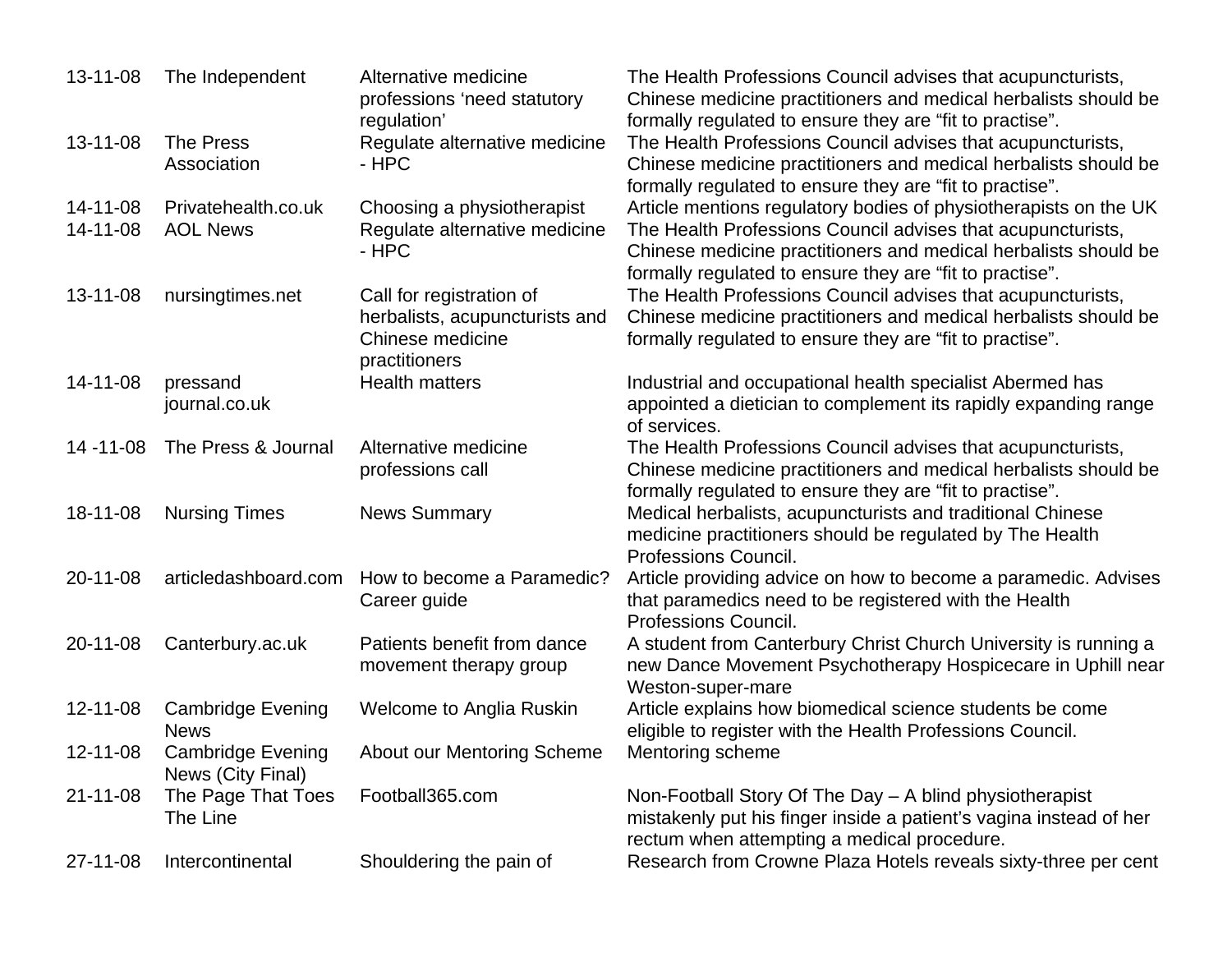Hotels group PLC news release

business travel of business travellers suffer from laptop shoulder.

## **Professional Bodies journals/publications**

| <b>Publication</b>                | <b>Title of article</b>                          |
|-----------------------------------|--------------------------------------------------|
| <b>Bulletin</b>                   | Anna van der Gaag reappointed as HPC president   |
| <b>National Health Executive</b>  | Paramedic suspended for eating on the job        |
| <b>Podiatry Review</b>            | Letter from the President October 2008           |
| <b>Podiatry Review</b>            | <b>Audit Feedback</b>                            |
| <b>Podiatry Review</b>            | <b>HPC Re-elects Council President</b>           |
| The British Psychological Society | President's Column                               |
| <b>Podiatry Now</b>               | News in brief - HPC re-elects President          |
| <b>Podiatry Now</b>               | News in brief - HPC to regulate more professions |
| <b>Podiatry Now</b>               | The story of the shutter                         |
| <b>Podiatry Now</b>               | <b>SCP</b> comment                               |
| The Journal of Podiatric Medicine | Editorial (Mentions CPD audits)                  |
| The Journal of Podiatric Medicine | <b>HPC</b> update                                |
|                                   |                                                  |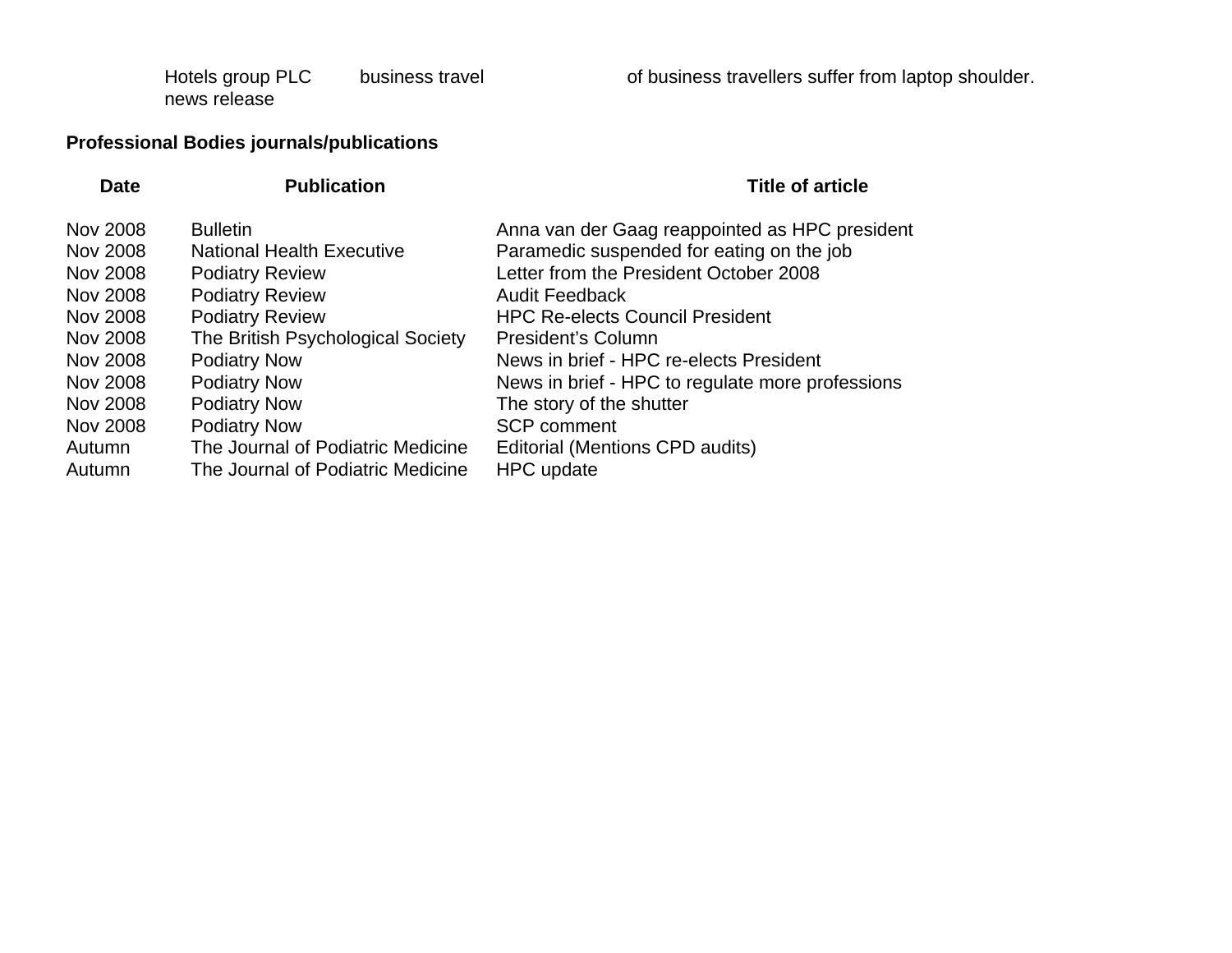## **The following coverage appeared between the 1 and 31 December 2008**

#### **Fitness to Practise**

| <b>Date</b> | <b>Publication/</b><br><b>Website</b> | <b>Title of article</b>                          | <b>Summary</b>                                                                                                                                                                                                                   |
|-------------|---------------------------------------|--------------------------------------------------|----------------------------------------------------------------------------------------------------------------------------------------------------------------------------------------------------------------------------------|
| 02-12-08    | Thisissouthwales.co.u<br>k            | Struck off following child rape<br>conviction    | <b>Gareth Williams - ODP</b>                                                                                                                                                                                                     |
|             |                                       |                                                  | A FORMER NHS employee has been struck off for raping a<br>child, a conduct committee decided today.                                                                                                                              |
| 08-12-08    | Telegraph and Argus                   | Patients the priority                            | Jose Luis Unisan - RA                                                                                                                                                                                                            |
|             |                                       |                                                  | SIR – Kiran Bajwa has every justification for feeling angry that<br>Jose Luis Unisan, the BRI radiographer who groped her and<br>made lewd suggestions to her, has not been struck off the<br><b>Health Professions Council.</b> |
| 19-12-08    | <b>Birmingham Mail</b>                | Scientist struck off                             | <b>Balvinder Degan - BS</b>                                                                                                                                                                                                      |
|             |                                       |                                                  | A DISHONEST biomedical scientist from the Midlands has been<br>banned from working after she stole cash from a colleague and<br>failed to tell a prospective employer about her police record.                                   |
| 19-12-08    | <b>Essex County</b><br>Standard       | Grieving father criticises 999<br>crew           | Unknown - PA                                                                                                                                                                                                                     |
|             |                                       |                                                  | A father has criticised ambulance workers who "did nothing" as<br>he desperately tried to revive his dying child.                                                                                                                |
| 12-12-08    | Gazette                               | Colchester: Father hits out at<br>ambulance crew | Unknown - PA                                                                                                                                                                                                                     |
|             |                                       |                                                  | A DAD criticised ambulance workers after his son died.                                                                                                                                                                           |
| 19-12-08    | <b>Birmingham Post</b>                | Scientist guilty of misconduct                   | <b>Balvinder Degan - BS</b>                                                                                                                                                                                                      |
|             |                                       |                                                  | A woman has been banned from working as a biomedical<br>scientist after she stole cash from a colleague and failed to tell a                                                                                                     |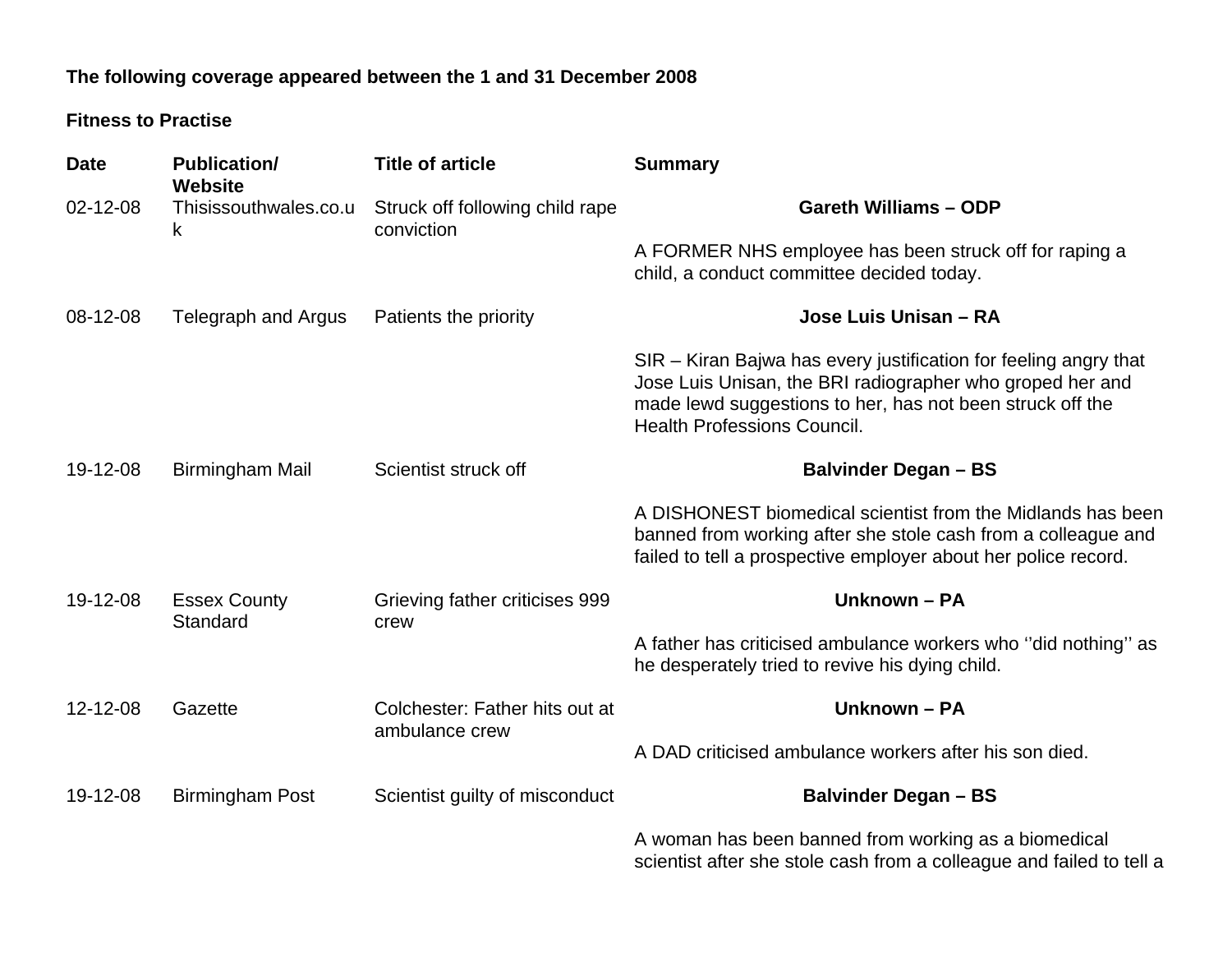prospective employer about her criminal record.

| 17-12-08       | The Sun                                  | Serial child rapist struck off             | <b>Colin Barton - ODP</b>                                                                                                                                                       |
|----------------|------------------------------------------|--------------------------------------------|---------------------------------------------------------------------------------------------------------------------------------------------------------------------------------|
|                |                                          |                                            | A TWISTED hospital worker convicted of 43 sex offences<br>against children was today struck off.                                                                                |
| 18-12-08       | <b>The Gazette</b>                       | Child rapist hospital worker<br>struck off | <b>Colin Barton - ODP</b>                                                                                                                                                       |
|                |                                          |                                            | An operating theatre assistant from Manchester convicted of 43<br>sex offences against children has been struck off.                                                            |
| 18-12-08       | <b>Huddersfield Daily</b><br>Examiner    | Hospital worker struck off                 | <b>Colin Barton - ODP</b>                                                                                                                                                       |
|                |                                          |                                            | An operating theatre assistant from Manchester convicted of 43<br>sex offences against children has been struck off.                                                            |
| 18-12-08       | <b>Yorkshire Post</b>                    | Child rapist hospital worker<br>struck off | <b>Colin Barton - ODP</b>                                                                                                                                                       |
|                |                                          |                                            | An operating theatre assistant from Manchester convicted of 43<br>sex offences against children has been struck off.                                                            |
| 18-12-08       | <b>Manchester Evening</b><br><b>News</b> | Hospital pervert is struck off             | <b>Colin Barton - ODP</b>                                                                                                                                                       |
|                |                                          |                                            | An operating theatre assistant convicted of 43 sex offences<br>against children has been struck off.                                                                            |
| $31 - 12 - 08$ | <b>Birmingham Mail</b>                   | Rebuke for drink-drive medic               | <b>Graham Povey - PA</b>                                                                                                                                                        |
|                |                                          |                                            | A MIDLAND paramedic convicted of drink-driving has been<br>given a 12-month caution by his professional overseeing body.                                                        |
| 19-12-08       | <b>Birmingham Post</b>                   | Scientist struck off health                | <b>Balvinder Degan - BS</b>                                                                                                                                                     |
|                |                                          | register over theft                        | A woman has been banned from working as a biomedical<br>scientist after she stole cash from a colleague and failed to tell a<br>prospective employer about her criminal record. |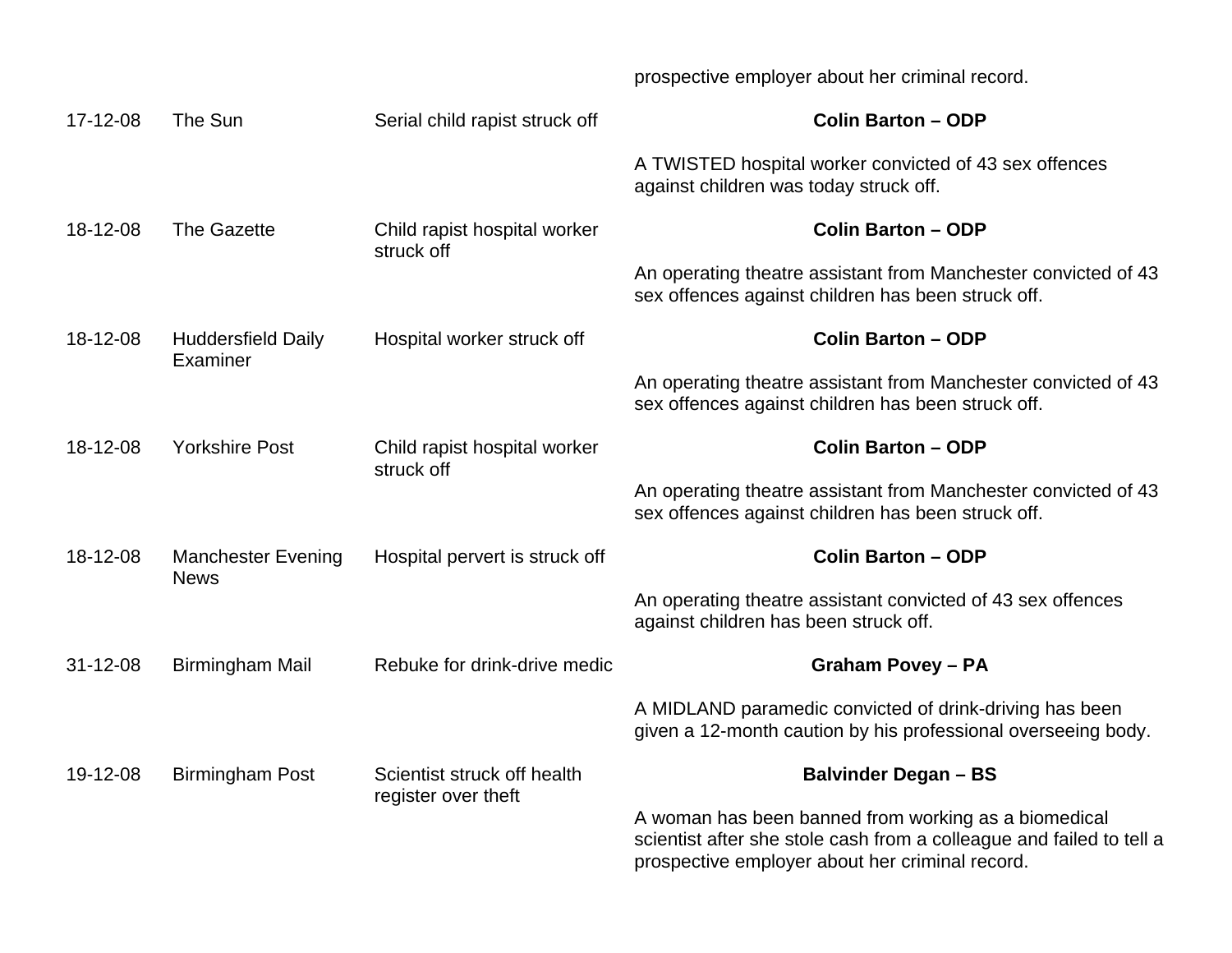

#### **Other coverage**

| <b>Date</b>    | <b>Publication/</b><br><b>Website</b>         | <b>Title of article</b>                                                     | <b>Summary</b>                                                                                                                                     |
|----------------|-----------------------------------------------|-----------------------------------------------------------------------------|----------------------------------------------------------------------------------------------------------------------------------------------------|
| $12 - 08$      | <b>Network Health</b><br><b>Dietitians</b>    | HPC launches online change<br>of contact details function for<br>dietitians | An article explaining that Dietitians will soon be able to change<br>their contact details online.                                                 |
| $12 - 12 - 08$ | <b>Ayrshire Post</b>                          | Massage is worth a go                                                       | Article about massage and how to check that a professional is<br>suitably qualified and HPC registered.                                            |
| $12 - 12 - 08$ | <b>Financial</b><br>Supervision<br>Commission | Art therapy helping to break<br>down barriers                               | An article explaining how art therapy is being used to provide a<br>breakthrough in the rehabilitation of offenders in the Isle of Man.            |
| $11 - 12 - 08$ | allaboutyou .com                              | Help me with my diet!                                                       | An advice page on finding a qualified dietician.                                                                                                   |
| $12 - 12 - 08$ | manx.net                                      | Art Therapy Helping To Break<br><b>Down Barriers</b>                        | An article explaining how art therapy is being used to help to<br>provide a breakthrough in the rehabilitation of offenders in the Isle<br>of Man. |
| 22-12-08       | The Voice                                     | What you should do to avoid<br>surgery                                      | Advice on avoiding surgery and finding registered chiropodists                                                                                     |
| $02 - 12 - 08$ | South London<br><b>Press</b>                  | Trees turn street green                                                     | Article about the HPC tree planting ceremony                                                                                                       |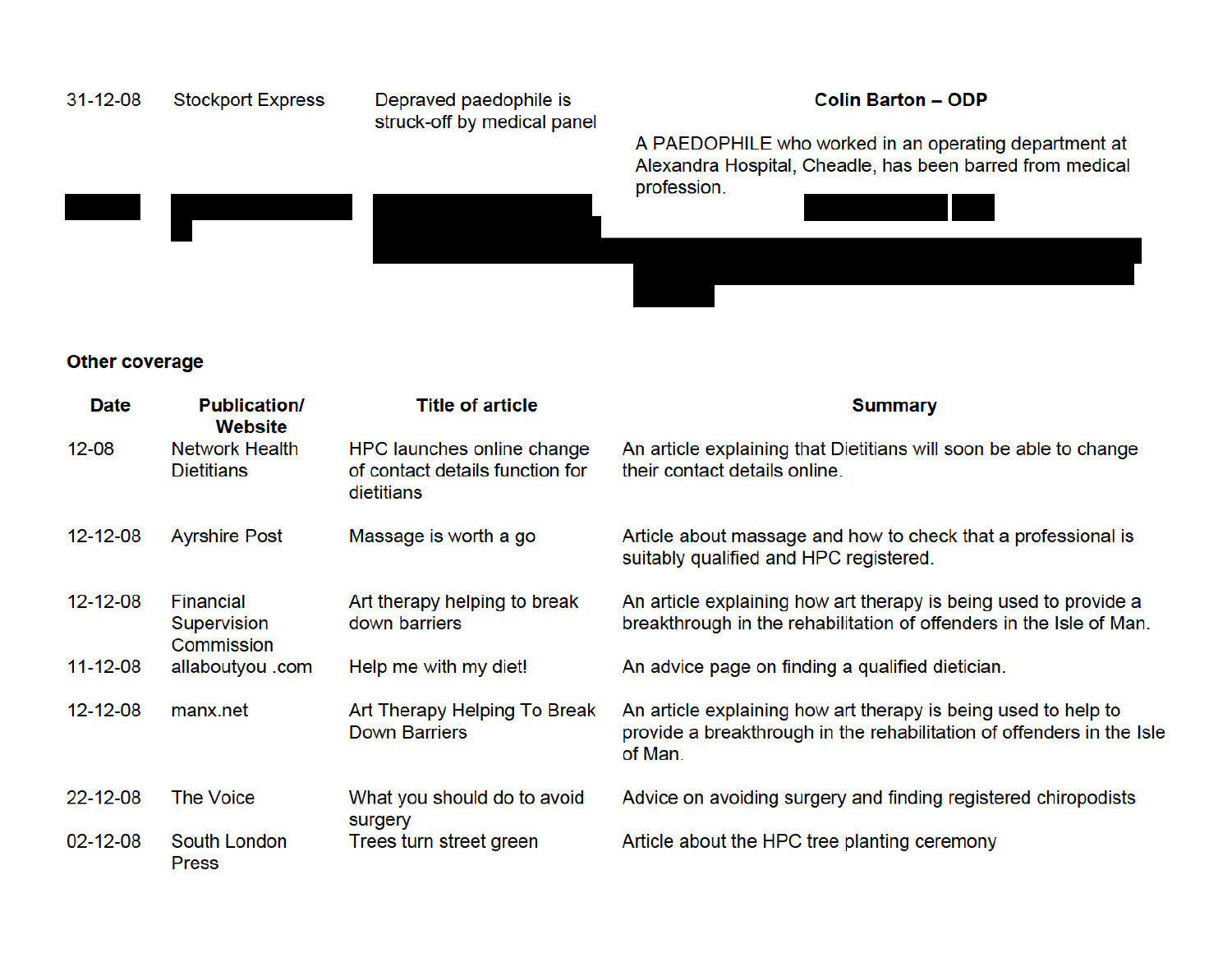| $04 - 12 - 08$ | The Post,<br>Streatham,<br>Clapham & West<br>Norwood | Branching out                                                    | Article about the HPC tree planting ceremony                                                              |
|----------------|------------------------------------------------------|------------------------------------------------------------------|-----------------------------------------------------------------------------------------------------------|
| $12 - 08$      | <b>ETC</b>                                           | Occupational therapist:<br>Helping people overcome<br>challenges | Explanation on what OT's do and how their degrees or<br>postgraduate courses must be approved by the HPC. |
| $12 - 08$      | <b>ETC</b>                                           | Ambulance paramedic:<br>Responding to medical<br>emergencies     | Explanation on what Paramedics do and how their courses must<br>be HPC registered.                        |
| $12 - 08$      | Easy Living                                          | Sizing up your weight                                            | Article on being overweight and dietitians that are HPC<br>registered.                                    |
| $12 - 08$      | <b>Complete Nutrition</b>                            | <b>Health Professions Council</b>                                | HPC Update Article written by the Communications Manager                                                  |

## **HPC & BDA Joint Media Awareness Campaign**

| <b>Date</b> | <b>Publication/ Website</b>             | <b>Title of Article</b>                                            |
|-------------|-----------------------------------------|--------------------------------------------------------------------|
| 03-12-08    | The British Dietetic<br>Association     | Dietitian, Nutritionist, Food Advisor, Do you know the difference? |
| $03-12-08$  | The Press (York)                        | 'Spurious' diets under scrutiny                                    |
| 03-12-08    | The Press Association                   | Unregulated health advice warning                                  |
| $03-12-08$  | <b>Eastern Daily Press</b><br>(Norwich) | 'Advice on diet can be harmful'                                    |
| $03-12-08$  | <b>Liverpool Daily Post</b>             | Diet advice could be harmful                                       |
| 03-12-08    | Big print                               | Dietician health warning issued                                    |
| 03-12-08    | Channel4.com                            | Unregulated health advice warning                                  |
| 12-12-08    | Medilexicon.com                         | Dietitian, Nutritionist, Food Advisor, Do you know the difference? |
| 03-12-08    | <b>Medical News Today</b>               | Dietitian, Nutritionist, Food Advisor, Do you know the difference? |

## **Professional Bodies journals/publications**

| Date  | <b>Publication</b>  | Title of article                  |
|-------|---------------------|-----------------------------------|
| 12-08 | <b>Synergy News</b> | SoR dismayed at HPC fee increases |